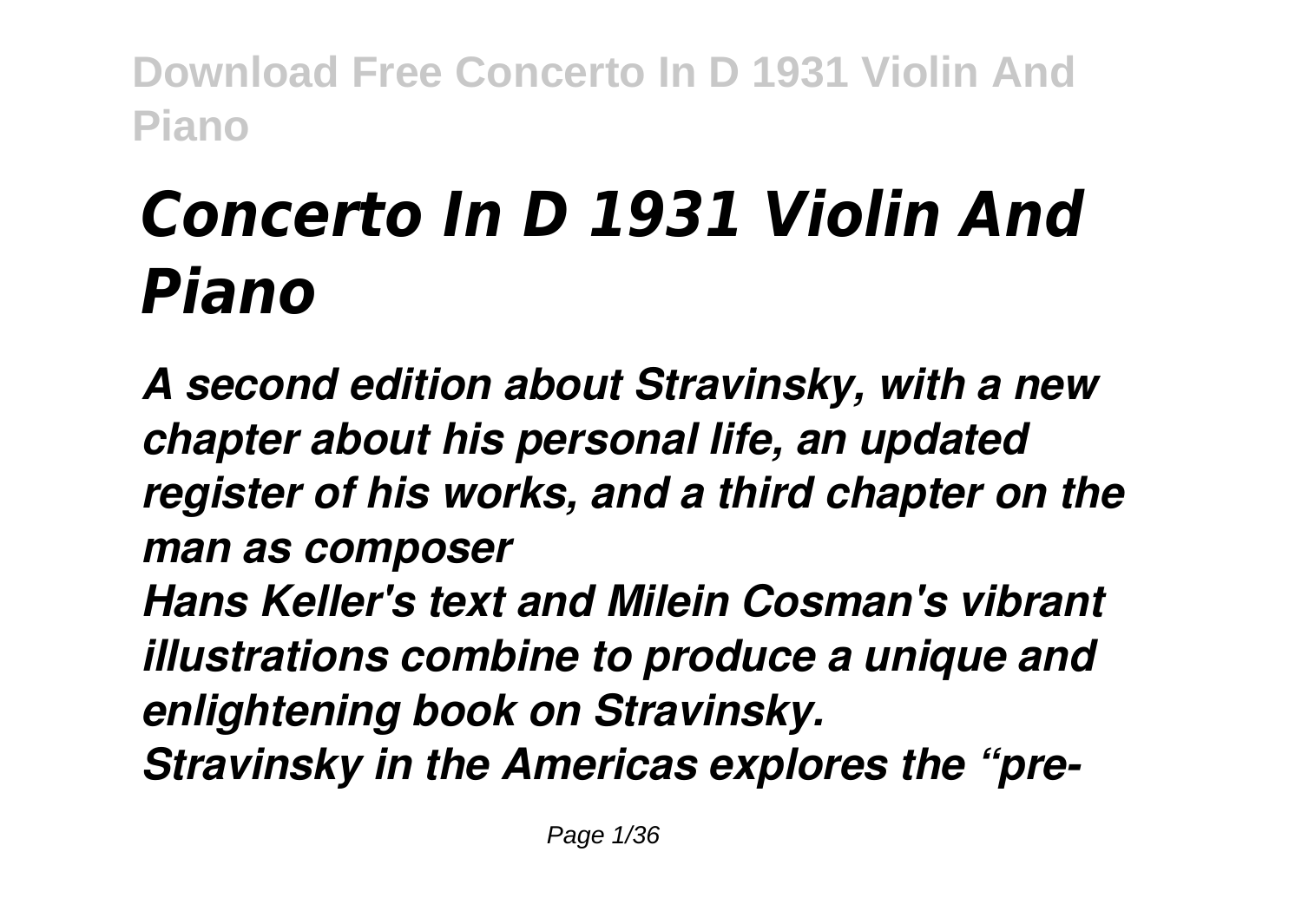*Craft" period of Igor Stravinsky's life, from when he first landed on American shores in 1925 to the end of World War II in 1945. Through a rich archival trove of ephemera, correspondence, photographs, and other documents, eminent musicologist H. Colin Slim examines the twentyyear period that began with Stravinsky as a radical European art-music composer and ended with him as a popular figure in American culture. This collection traces Stravinsky's rise to fame—catapulted in large part by his collaborations with Hollywood and Disney and* Page 2/36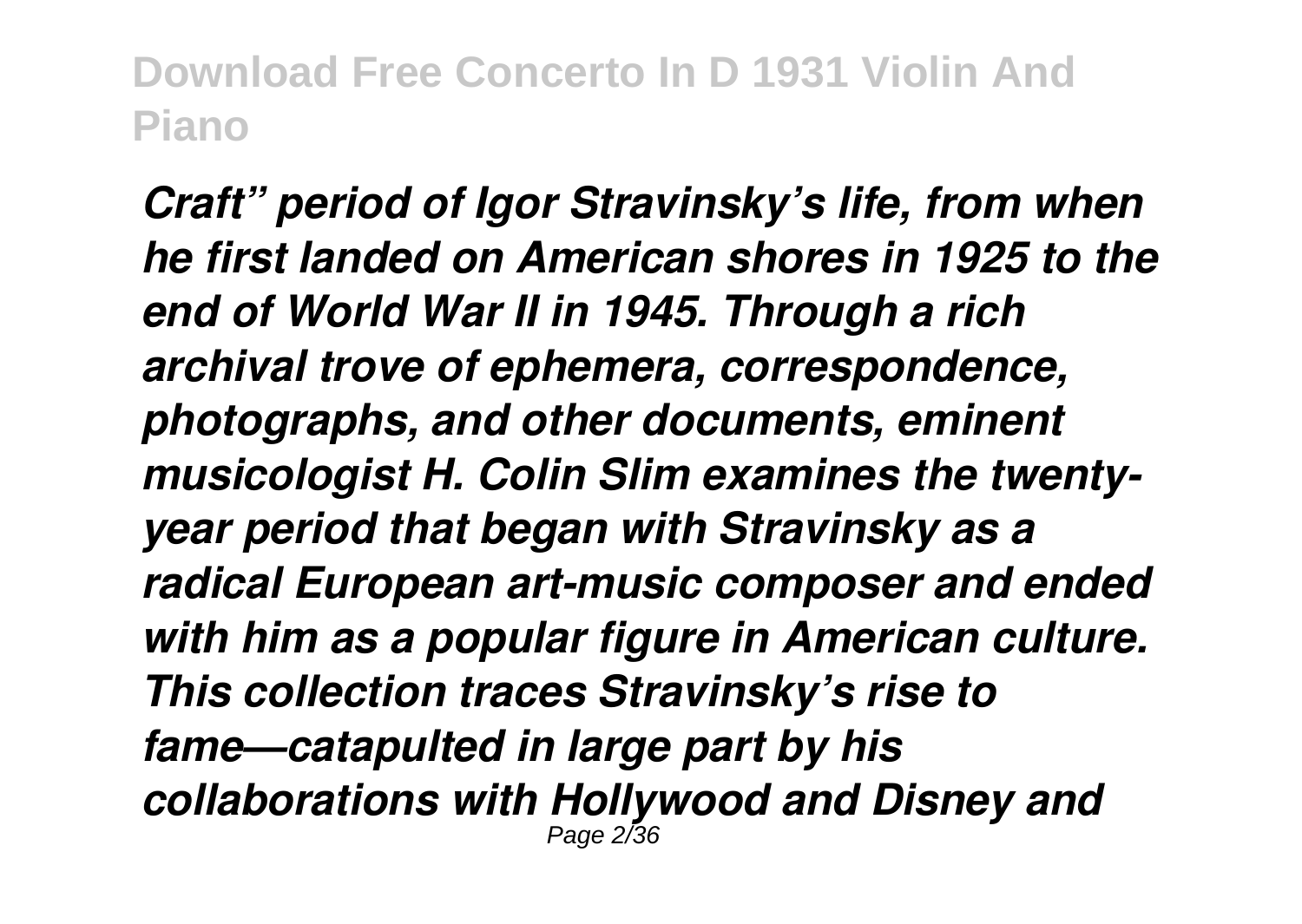*marked by his extra-marital affairs, his grappling with feelings of anti-Semitism, and his encounters with contemporary musicians as the music industry was emerging and taking shape in midcentury America. Slim's lively narrative records the composer's larger-than-life persona through a close look at his transatlantic tours and domestic excursions, where Stravinsky's personal and professional life collided in oftendramatic ways. The aim of this dissertation is to present a study and an historical-musicological analysis of the* Page 3/36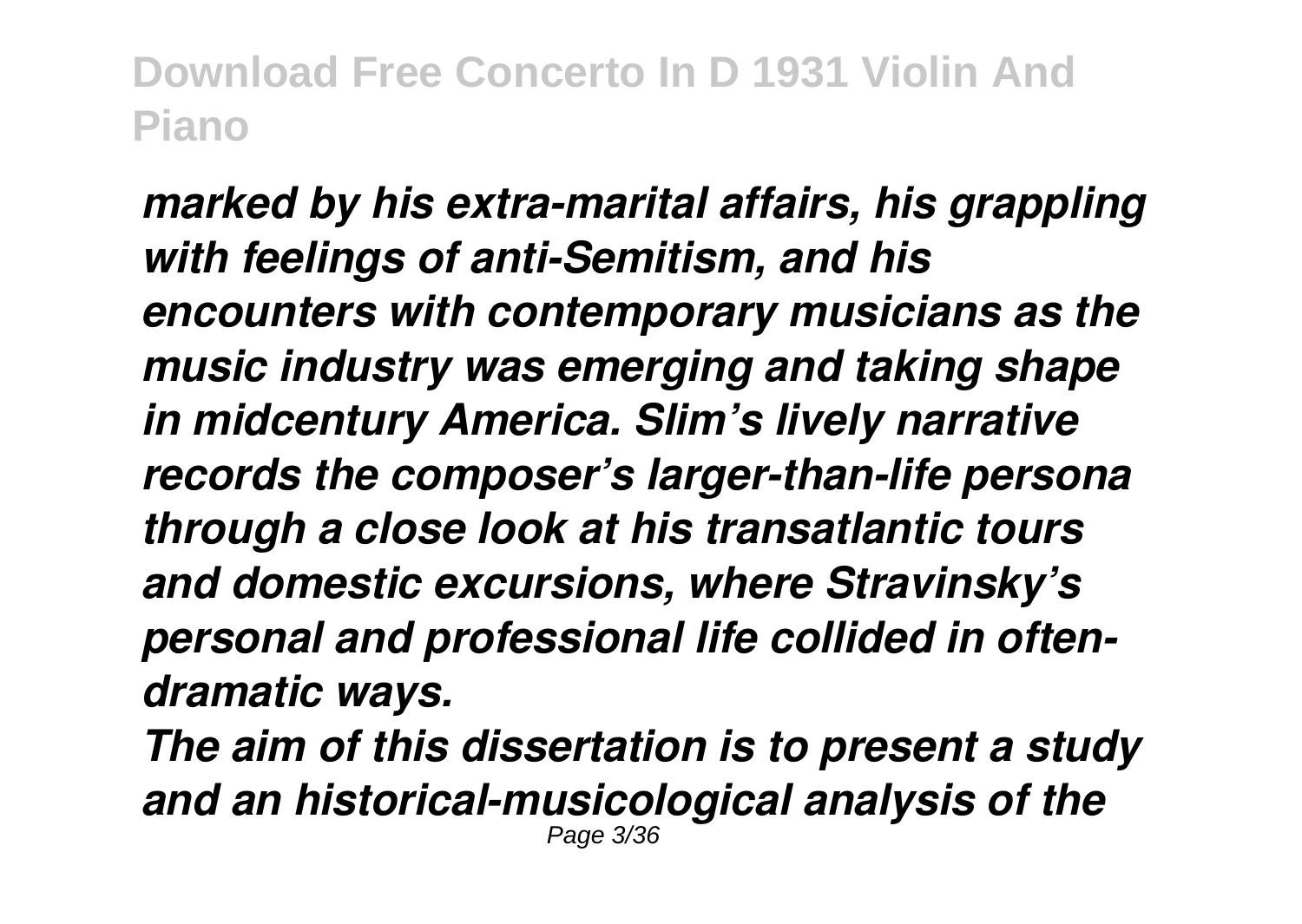*Concerto for Violin and Orchestra of Sir William Walton, discussing more specifically the shape of the Concerto for Violin in England between 1900 and 1940, taking into consideration the works of Charles Villiers Stanford, Edward Elgar, Samuel Coleridge-Taylor, Frederick Delius, Ralph Vaughan Williams, Arthur Somervell, Arnold Bax and Benjamin Britten. The thesis is divided in three parts: - the first discusses the Concertos for Violin and Orchestra of the composers active in England between 1900 and 1920: Stanford\*, Elgar, Coleridge-Taylor, Delius. - the second* Page 4/36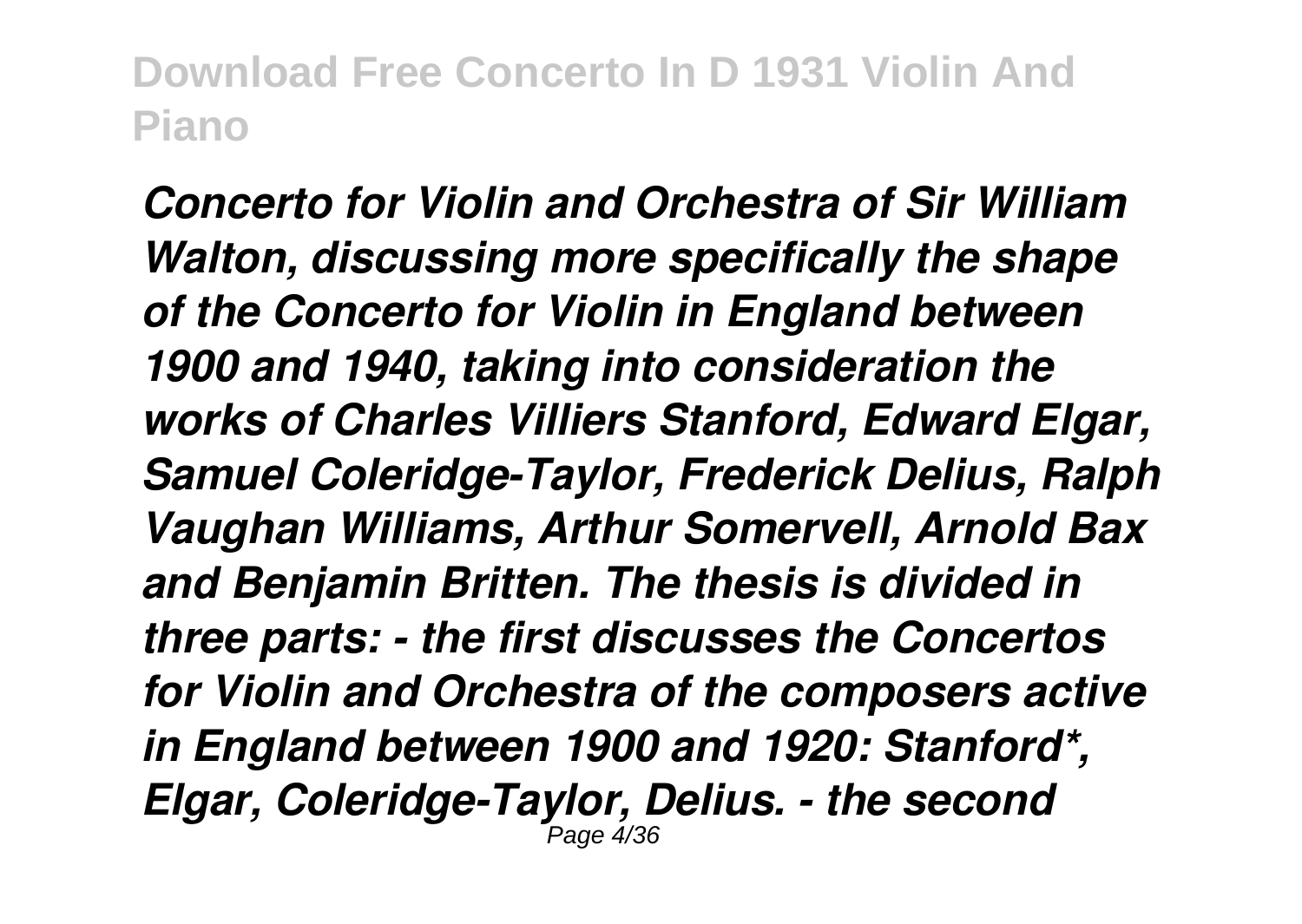*discusses the Concertos for Violin and Orchestra of the composers active in England between 1920 and 1940: Vaughan Williams, Somervell, Bax, Britten. - The third part discusses the Concerto for Violin and Orchestra of William Walton. At the beginning there is a brief digression on the shape of the Concerto for Violin and Orchestra between the XIX and XX century in Europe, aimed to provide base knowledge of the characteristics of this musical form and to initiate a comparison between the various national composing styles. Each part is* Page 5/36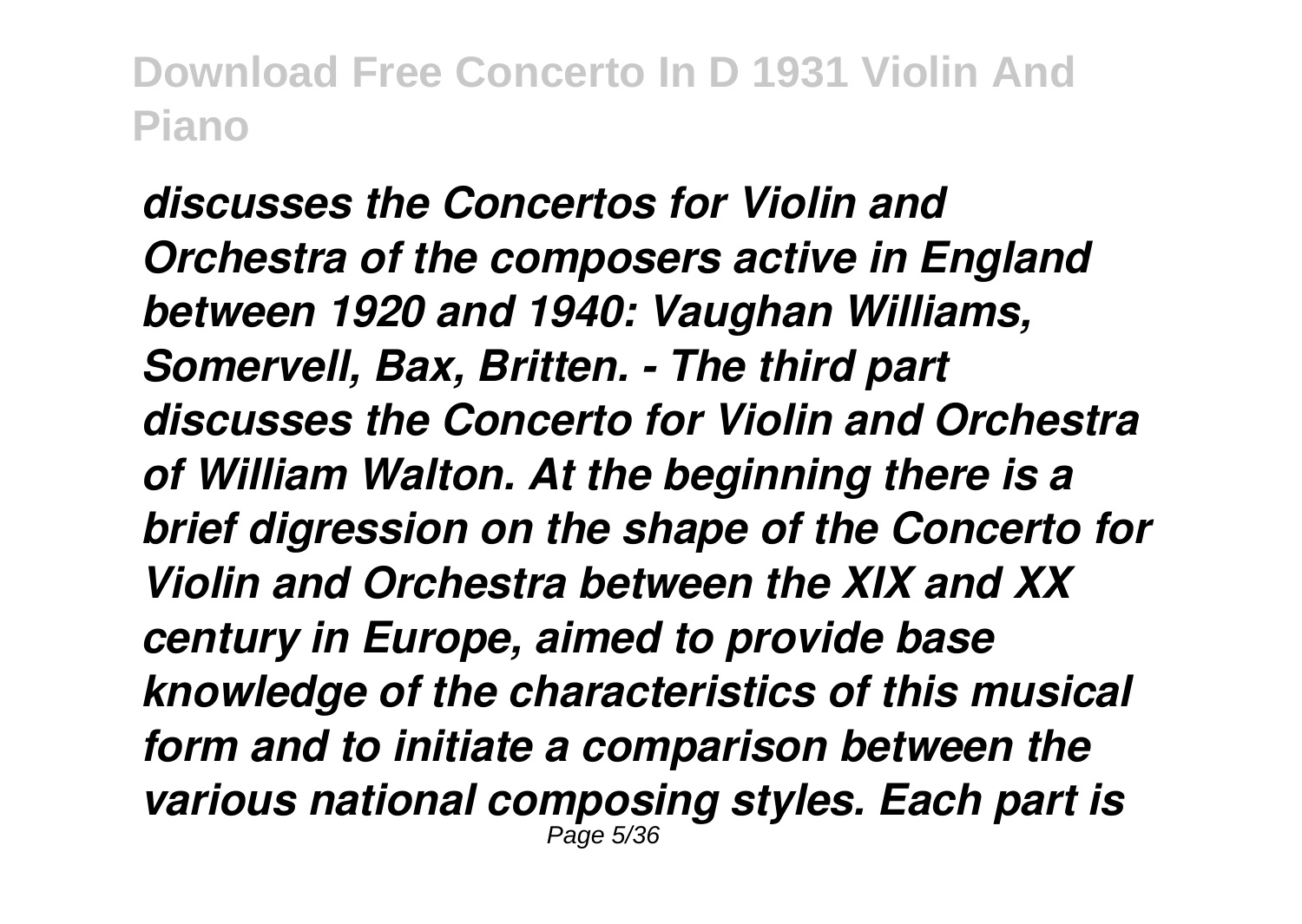*introduced by means of a generic historicalmusical description of England and presents, after a biographical exposition of the composers, a formal, structural, harmonic and aesthetic analysis more or less extensive of the single concerts, along with a study of the technical aspects of the performance and a reflection on the composer-performer relationship. At the end of each part a comparative compendium is presented. The first and second part are entirely developed in function of the third, that discusses exclusively and in a more detailed manner the* Page 6/36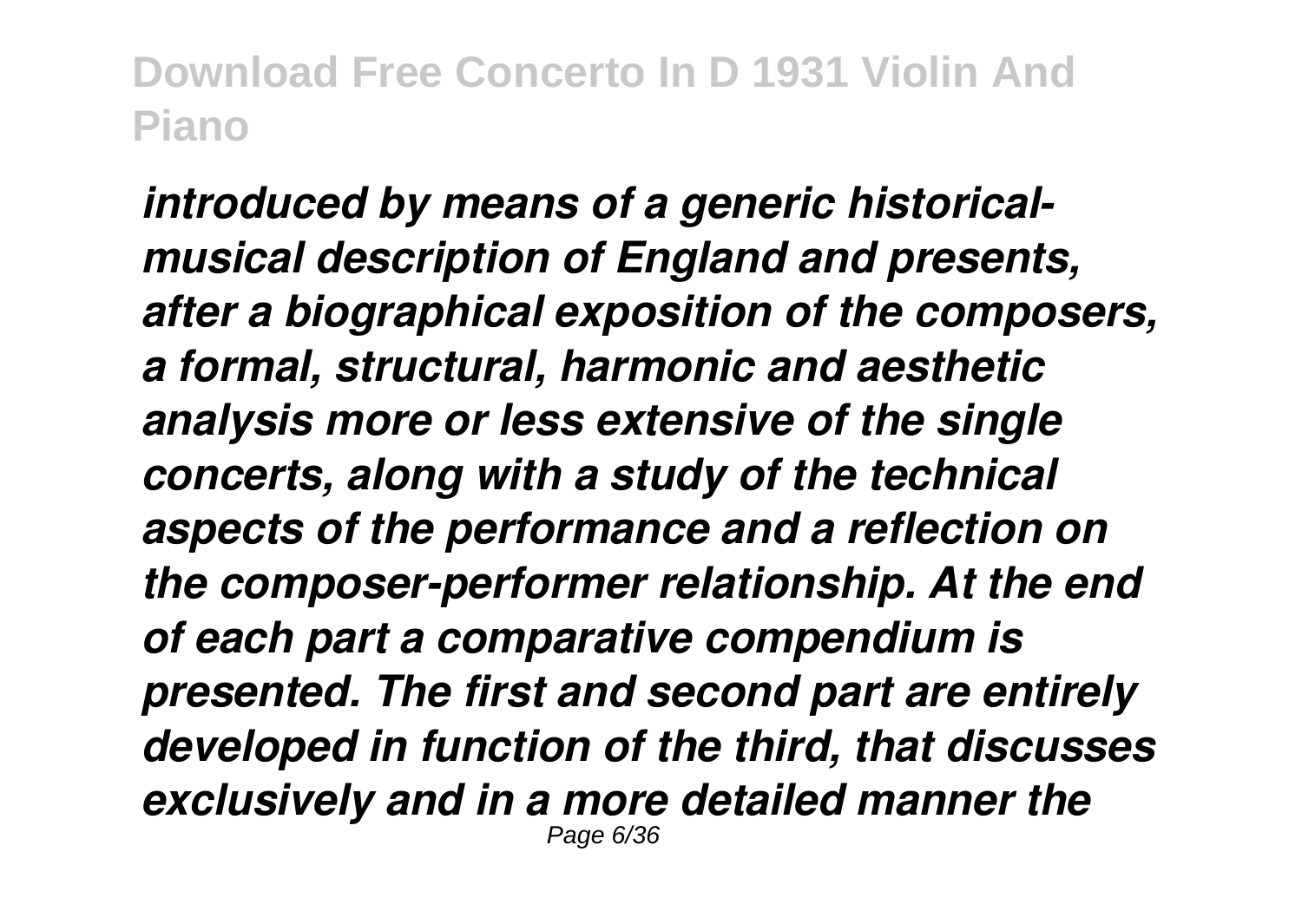*Concerto for Violin and Orchestra of William Walton, the work that provoked the most interest in me. To conclude the introduction, in the appendix there are some unpublished quotes, gained during the research work for this dissertation, given by well-known composers, regarding some of the discussed concertos, particularly in relation to Walton's. I believe this to be a precious contribution, that enriches and completes a reflection started in the dissertation, on the purely technical aspect of music for violin of British composers in the first half of the XIX* Page 7/36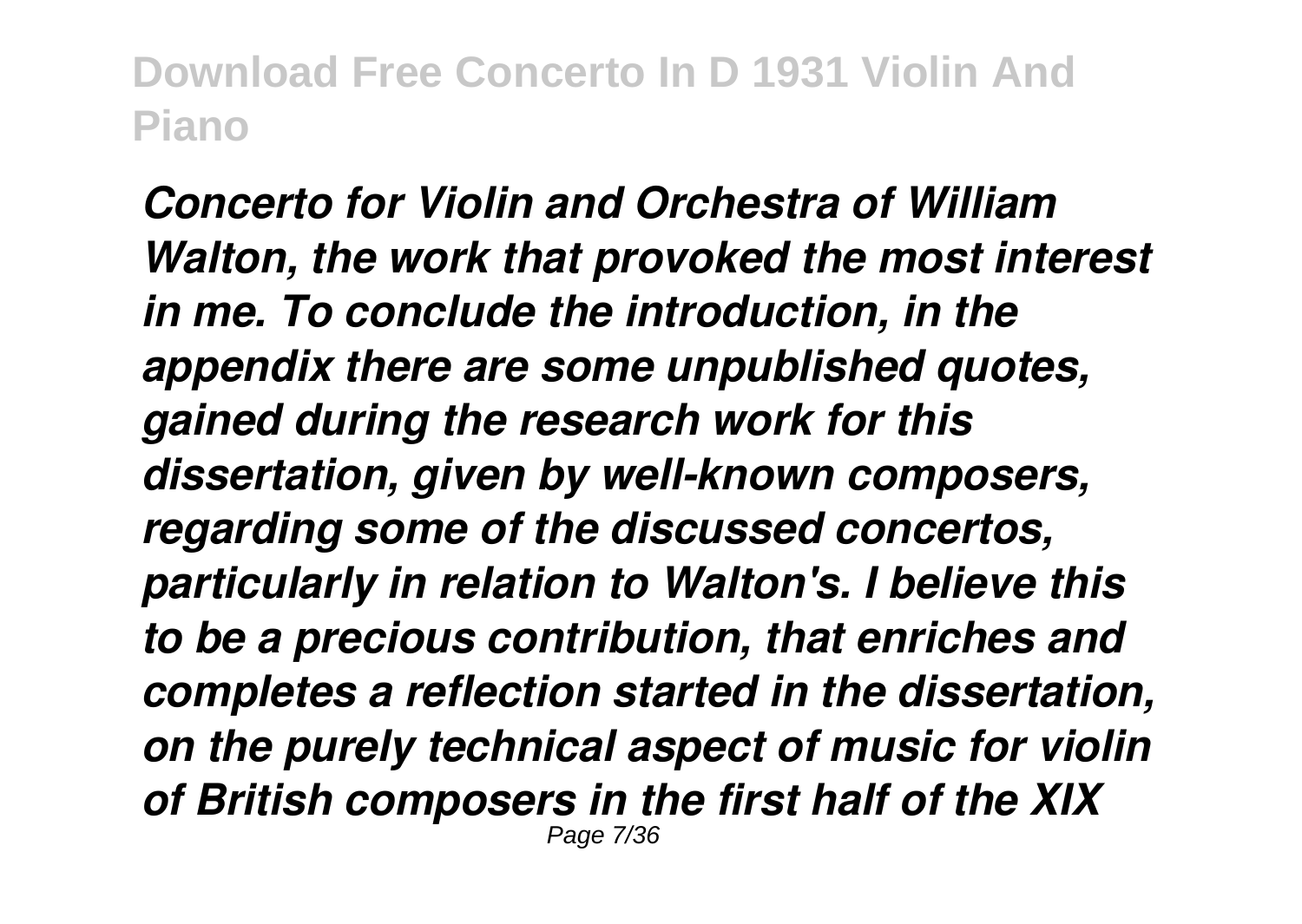*century. \* Concerto in D major Op.74 (1899), last concerto for violin and orchestra of the XIX century in England. Writings, Prints and Drawings A Guide to Research The Handbook for Non-musicians His Life in Music University of California Union Catalog of Monographs Cataloged by the Nine Campuses from 1963 Through 1967: Subjects*

Since the eighteenth century, violin concertos have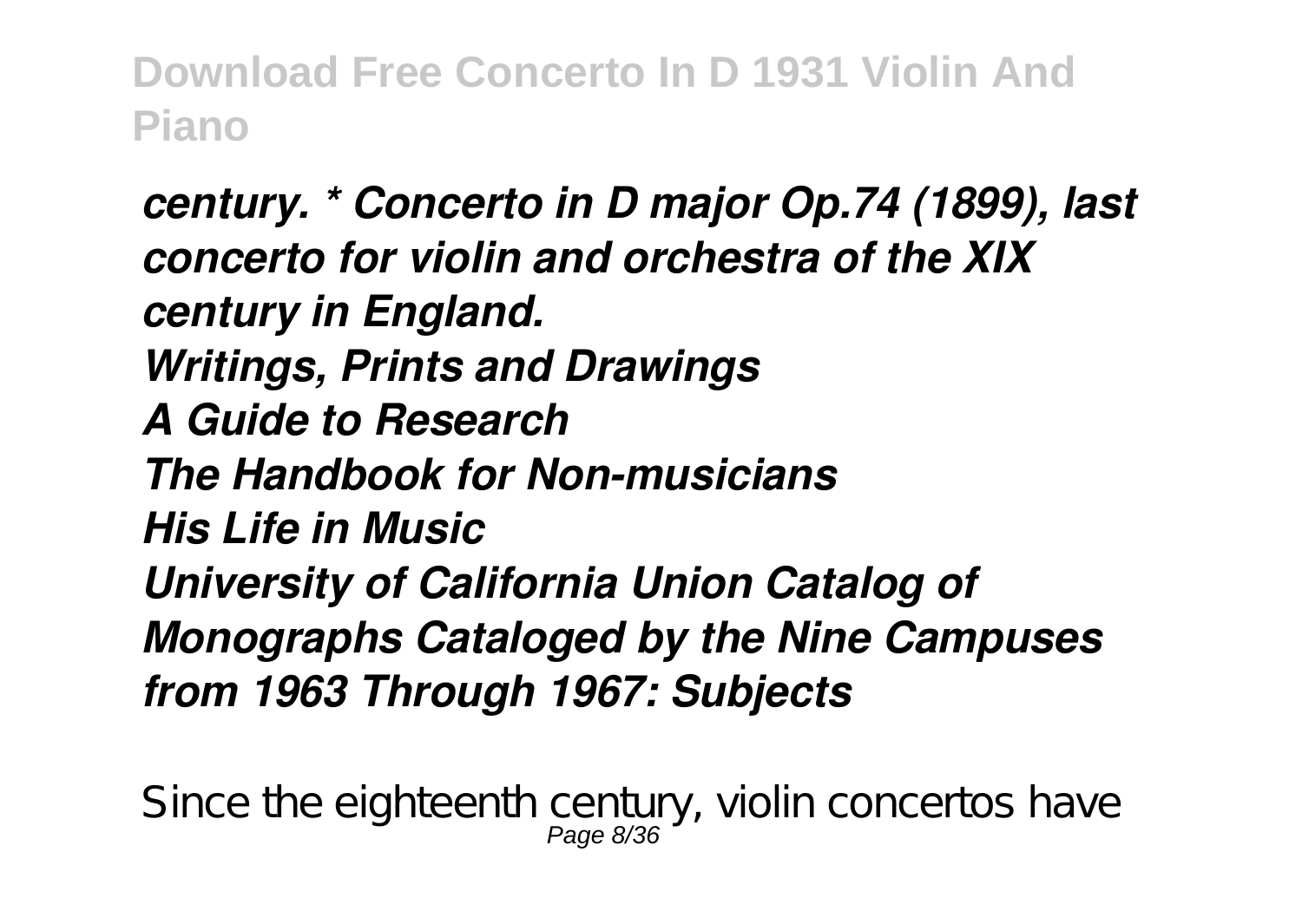provided a showcase for dramatic interplay between a soloist's virtuosity and the blended sonority of an orchestra's many instruments. Using this genre to showcase skill and ingenuity, composers cemented the violin concerto as a key genre of classical music and gifted our ears with such timeless masterpieces as Vivaldi's Four Seasons. In Experiencing the Violin Concerto, Franco Sciannameo draws on his years of scholarship and violin performance to trace the genre through Baroque, Classical, and modern periods. Along the way, he explores the social and personal histories of composers, and the fabulous Page 9/36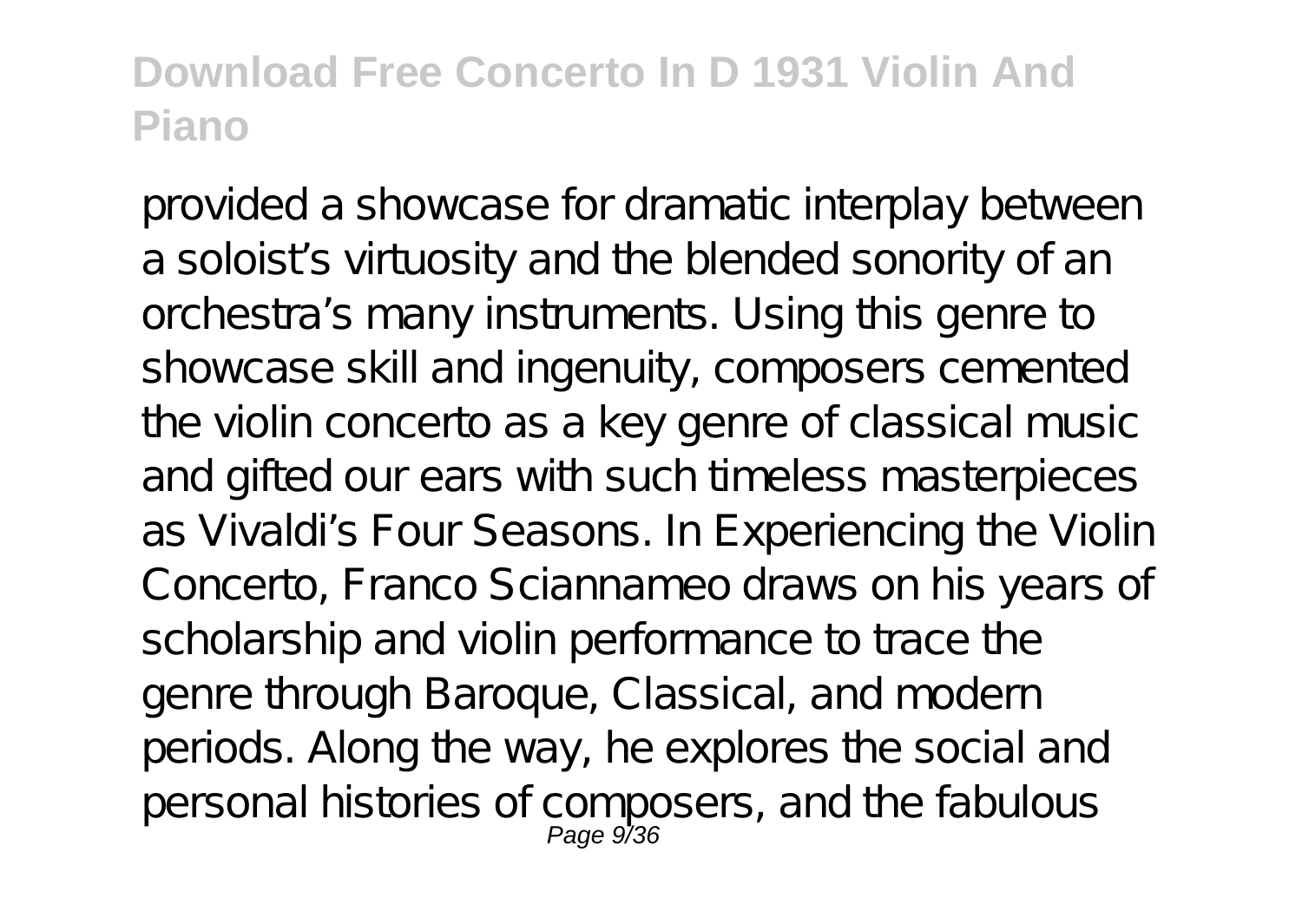virtuosi who performed concertos, and audiences they conquered worldwide. Inviting readers to consider not only the components of the music but also the power of perception and experience, Sciannameo recreates the atmosphere of a live performance as he paints a narrative history of technique and innovation. Experiencing the Violin Concerto uses descriptions in place of technical jargon to make the world of classical music accessible to amateur music lovers. As part of the Listener's Companion series, the volume gives readers an enhanced experience of key works by<br>Page 10/36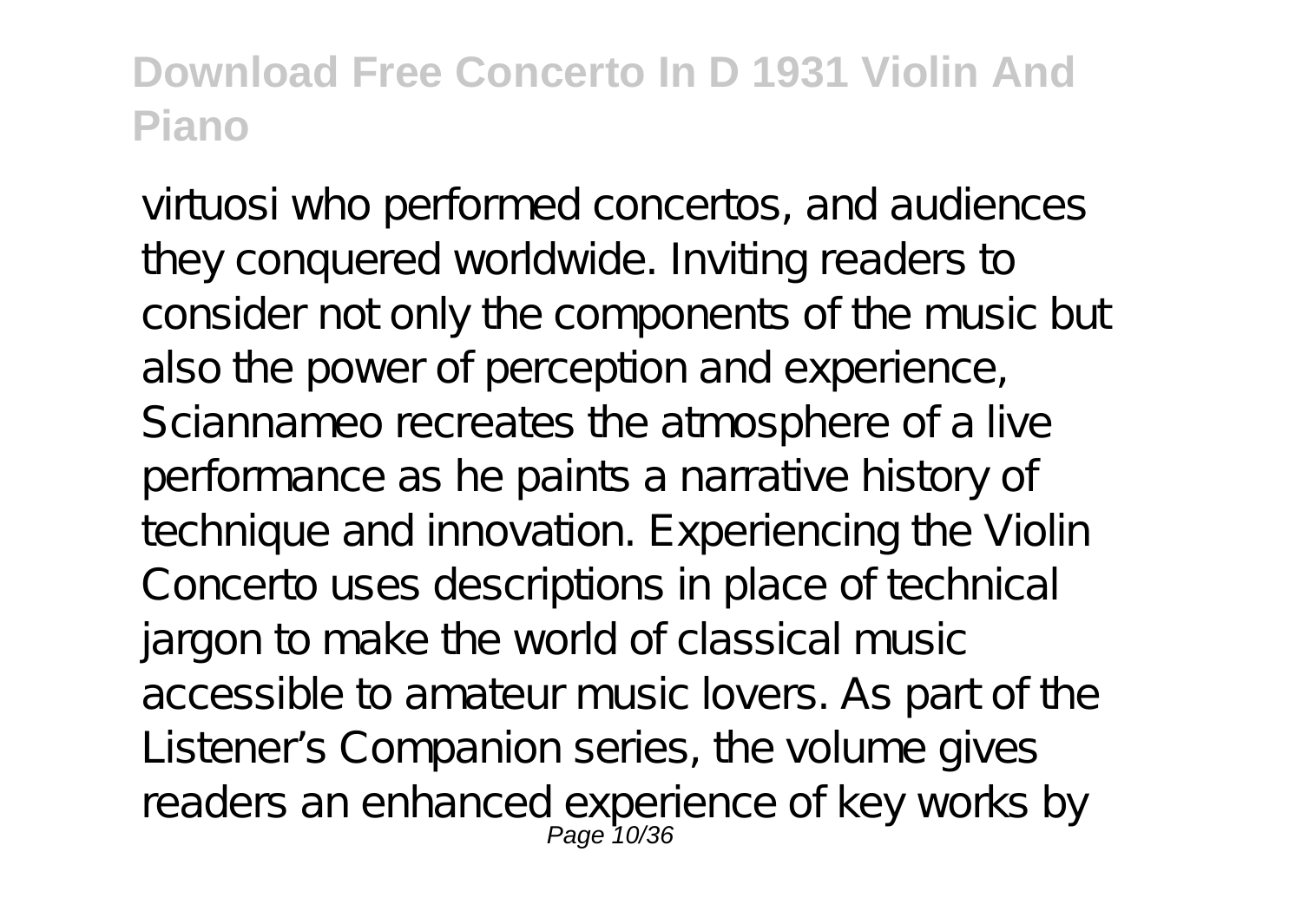investigating the environments in which the works were written and first performed as well as those in which they are enjoyed today.

This book constitutes both a study and a historical musicological analysis of Sir William Walton's Violin Concerto, treating the form of the violin concerto in general in England, as it developed between 1900 and 1940, taking into consideration the works of Charles Villiers Stanford, Edward Elgar, Samuel Coleridge-Taylor, Frederick Delius, Ralph Vaughan Williams, Arthur Somervell, Arnold Bax and Benjamin Britten. The study is divided into three<br>Page 11/36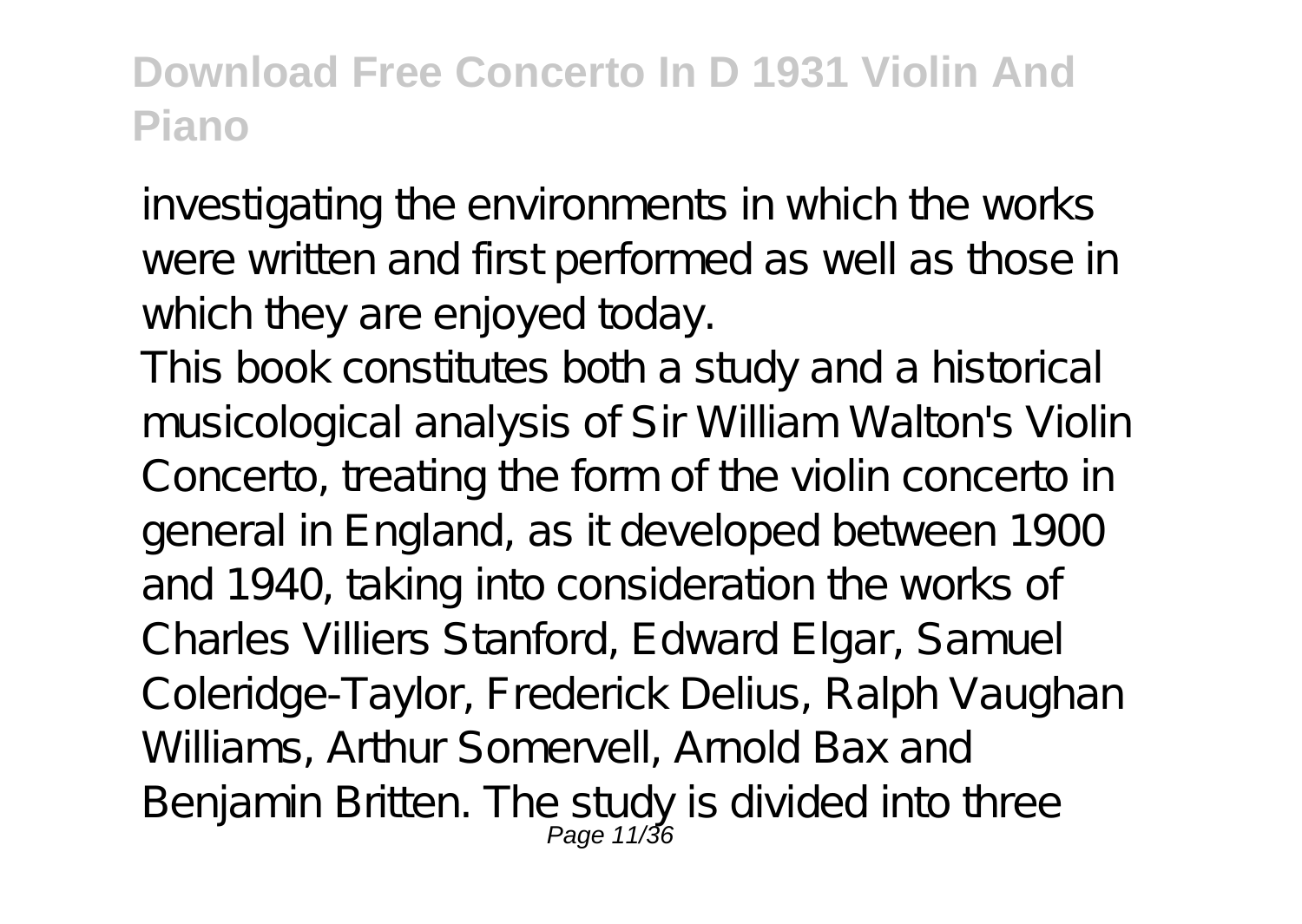parts: - The Violin Concerto in England between 1900-1920: Stanford, Elgar, Coleridge-Taylor, Delius. - The Violin Concerto in England between 1920 and 1940: Vaughan Williams, Somervell, Bax, Britten. - William Walton's Violin Concerto The book opens with a brief description of the form of the Violin Concerto between the 19th and 20th centuries in Europe. This description is intended to provide both a familiarity with the fundamental characteristics of this musical form during the period under examination, and the beginning of a comparison between different national compositional styles.<br>Page 12/36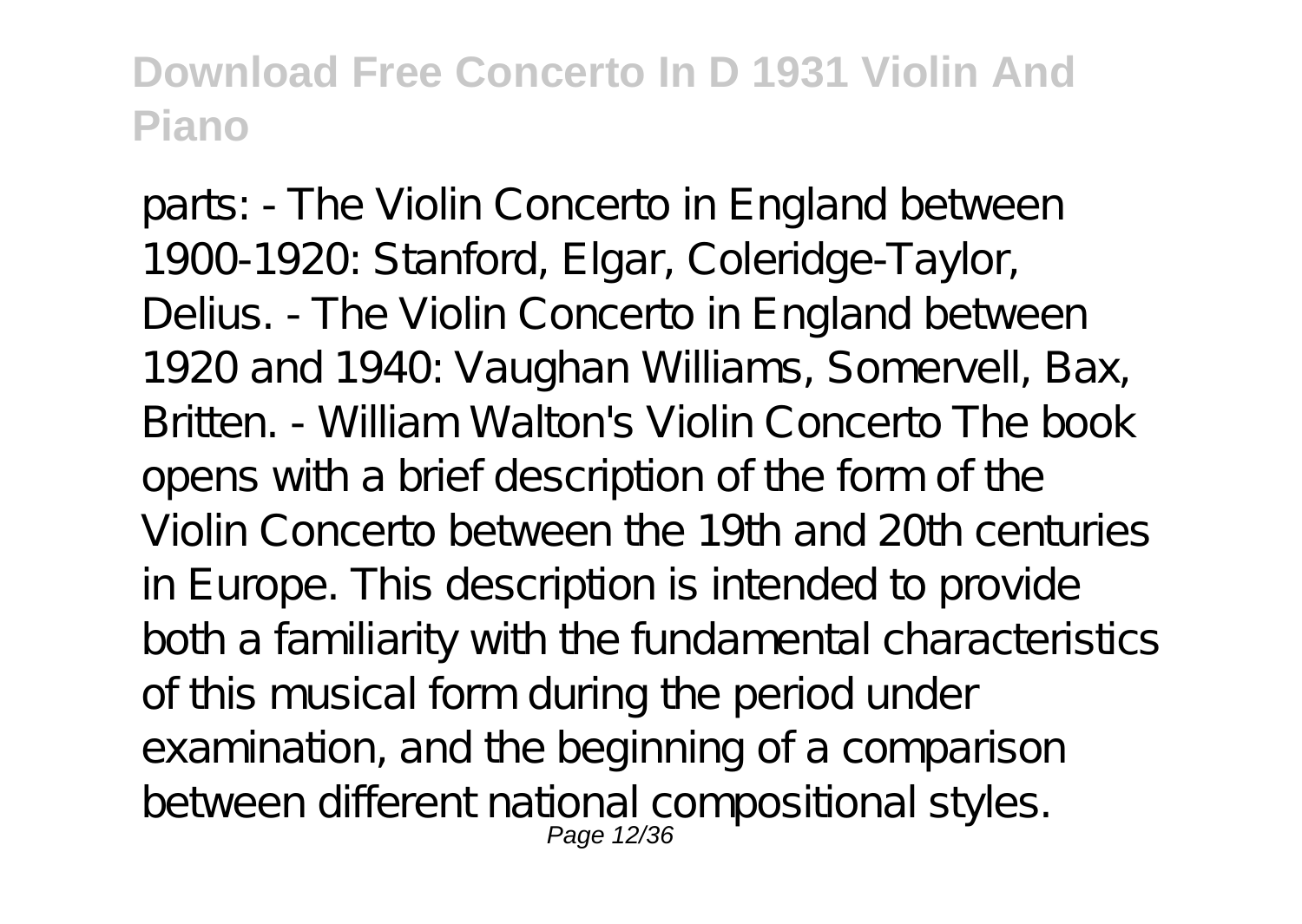Each section is introduced with a portrait of the historical musical character in England during the respective period, and presents, after a biographical introduction to the respective composers, a formal structural, harmonic and aesthetic analysis (this analysis being embedded within a general discussion of the concertos themselves). In addition, a study of the technical and interpretative aspects of the concerto and a reflection on the relationship between composer and performer form part of the analysis. At the close of each section a comparative overview is also given. The first and second parts<br>Page 13/36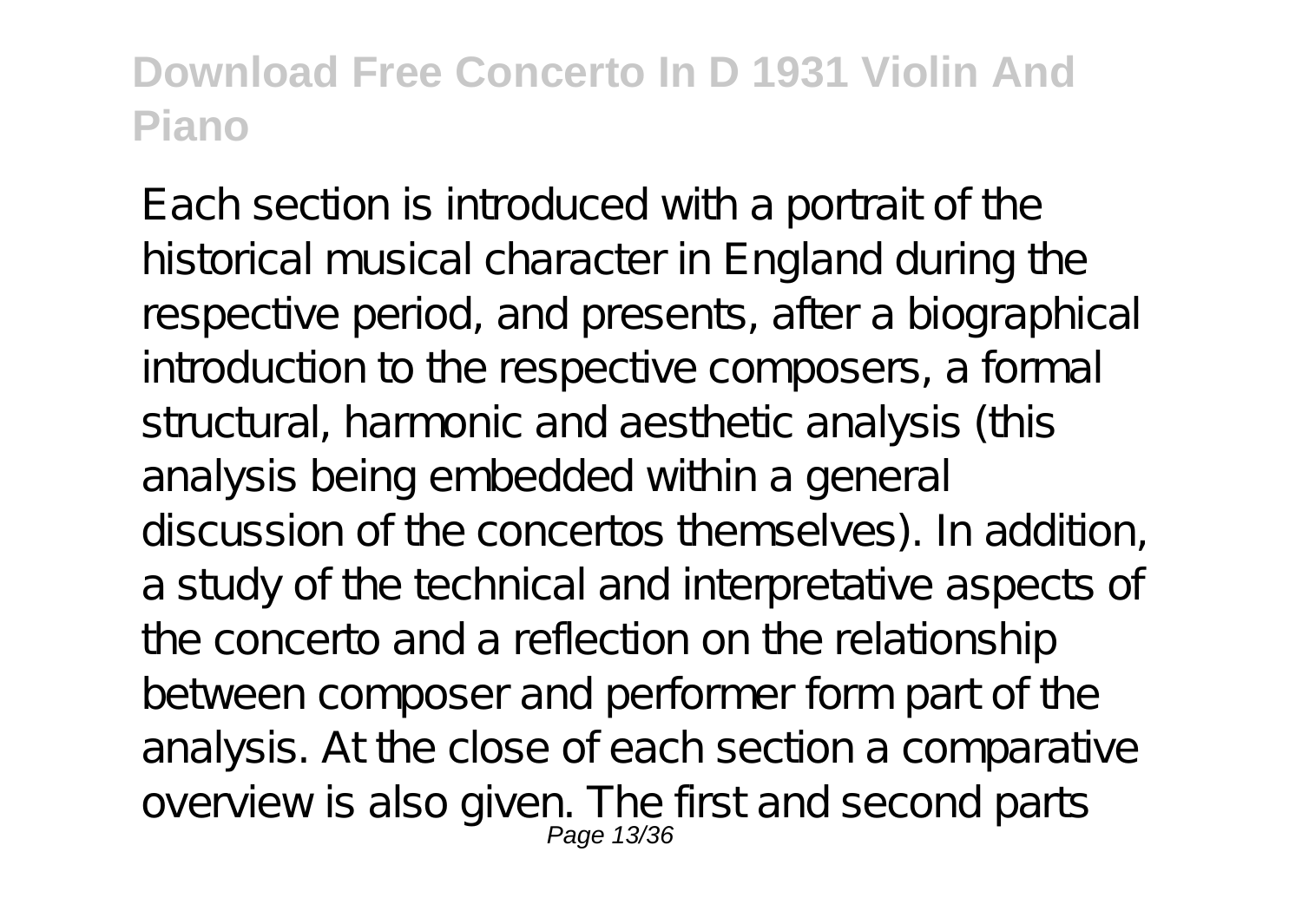are developed entirely in relation to the third, which treats, exclusively and in considerable depth, Sir William Walton's Violin Concerto, the work to which the greatest attention is devoted. The appendix provides various unpublished texts concerning some of the concertos treated (with particular reference to Walton's) that were gathered during research. It is hoped that these will prove useful in enriching and completing a reflection, begun in the book, on the decidedly performative and interpretative aspect of violin music produced by British composers in the first half of the 20th century. Currently there are no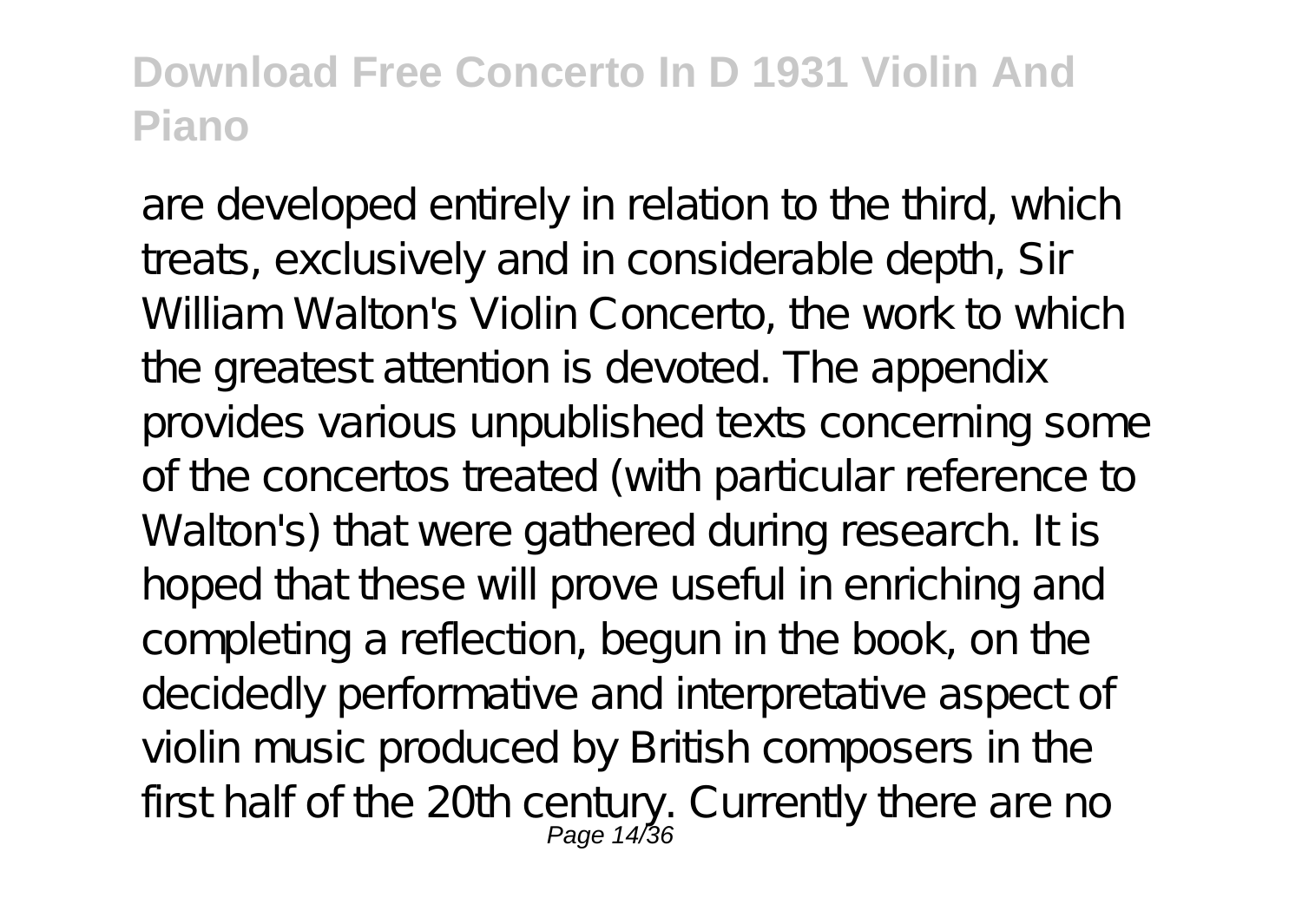modern texts that approach the violin concertos of this period in an exhaustive way. This text proposes to fill the gap, drawing the attention of scholars, musicologists and musicians to the appeal of this repertoire, composed of works of great artistic value that have been, for too long, unjustly forgotten. The volume will be useful to university and conservatory students, musicologists, composers, violinists and musicians in general, in as much as it treats, in specialized yet accessible language, the aspects of the concerto that are of interest to the author. The study is enriched by the inclusion of unpublished<br>Page 15/36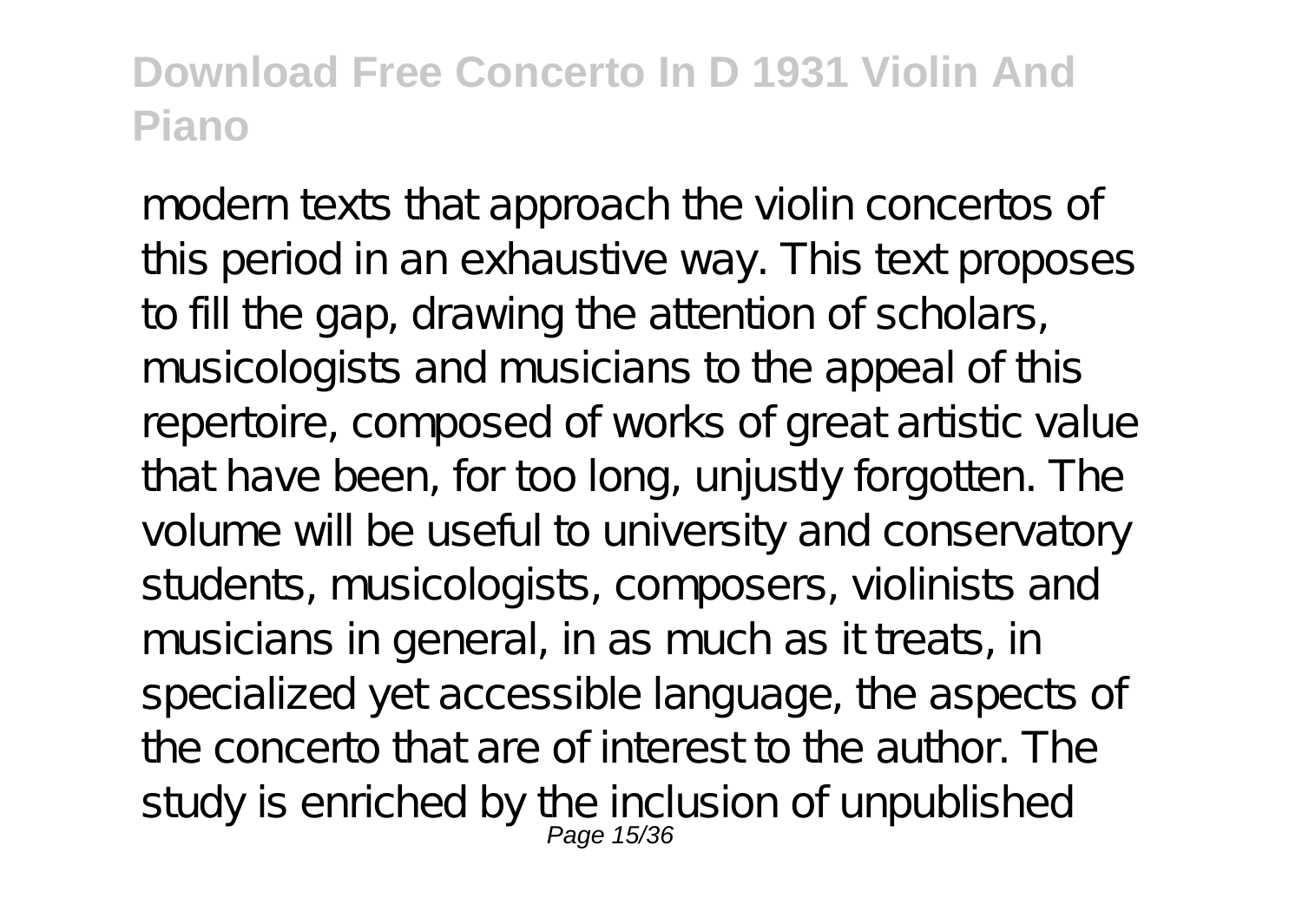documents (letters and essays written by both the composers themselves and by those to whom the concertos were dedicated), that will help to illuminate the myriad cultural and personal circumstances that fed and gave life to these great works.

A cumulative list of works represented by Library of Congress printed cards.

'A strong shaping hand and cultivated mind has produced this big, beautiful all-purpose Stravinsky book. Anyone interested in the composer must acquire it' --'American Record Guide' Kirill Kondrashin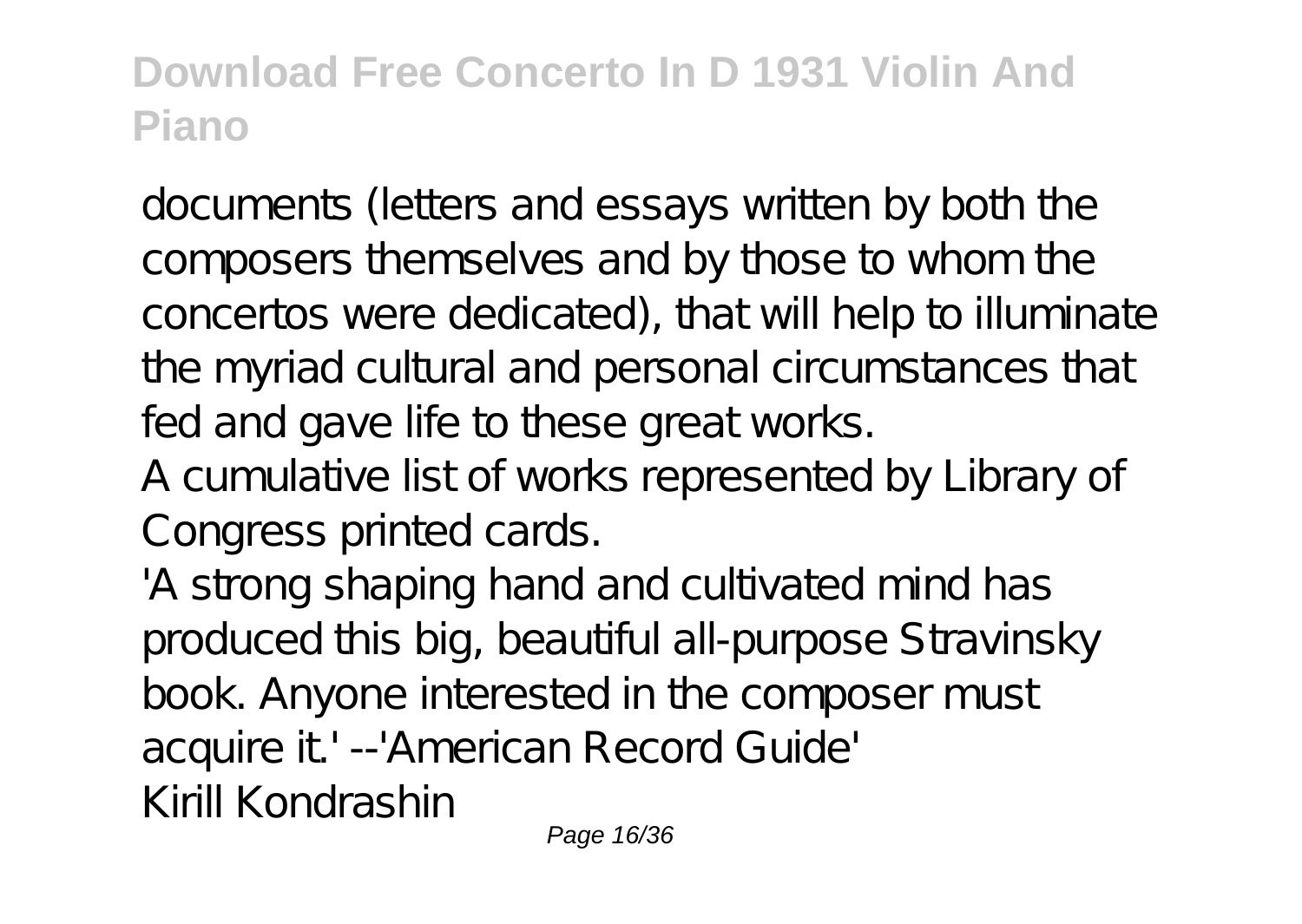A History of Twentieth-Century Music in a Theoretic-Analytical Context

Pioneer Violin Virtuose in the Early Twentieth

Century

The Resonance of a Small Voice. Walton and the Violin Concerto in England Between 1900 and 1940 William Walton and the Violin Concerto in England between 1900 and 1940 Stravinsky in the Americas

Over 1500 musical compositions described. Includes material on composers, performers and performances, musical terms, theories and theorists

Page 17/36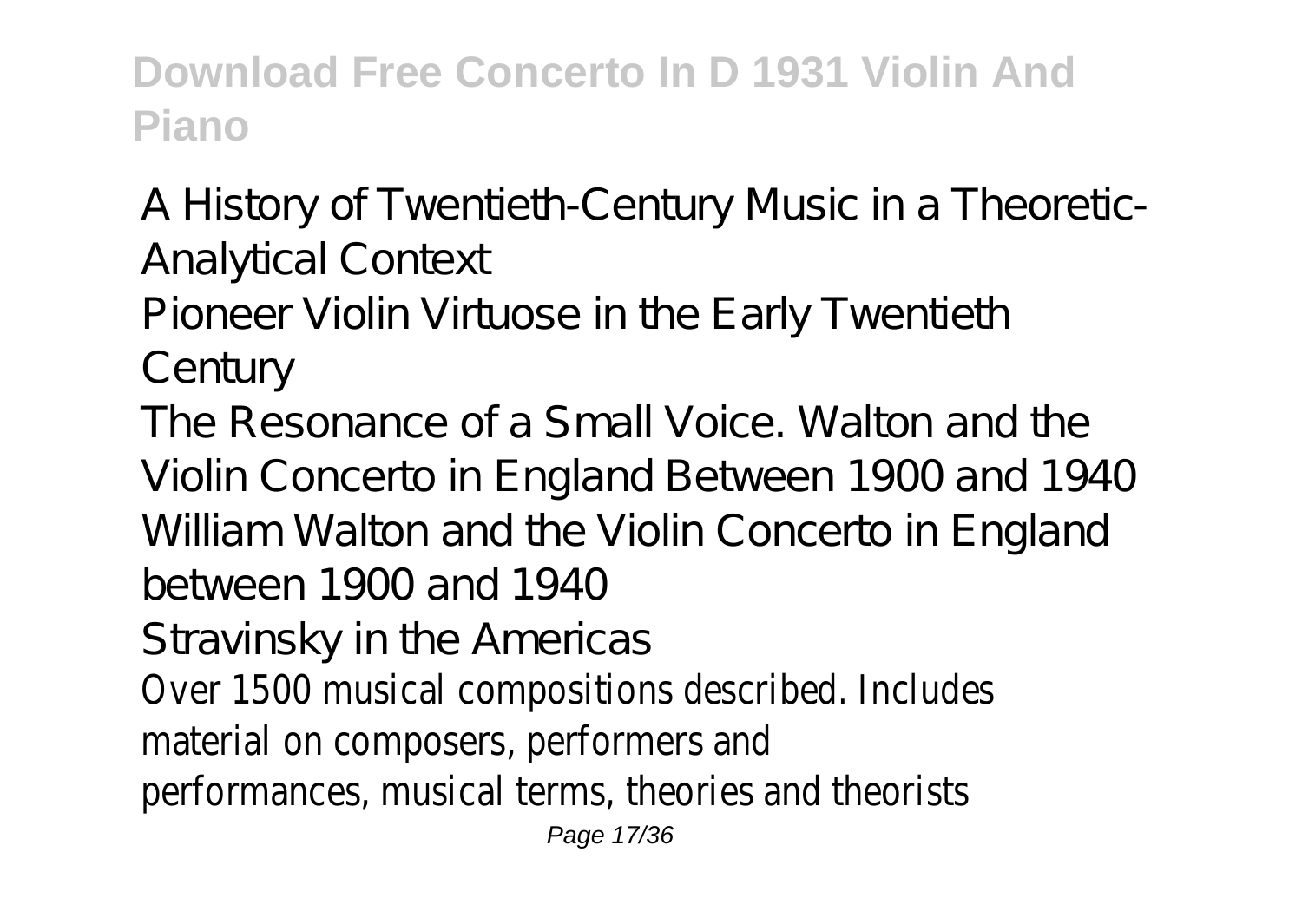of music, and special articles. This book, written by a team of craftsmen, historians, and critics, covers the making of violins and bows, and traces the story of the violin from its rapid rise to prominence to its current repertoire A meticulously-researched biography of the great 20th-century composer by a biographer who is also a musicologist and who worked to get beyond the often unreliable stories Stravinsky told about his life. The Cambridge Companion to the ConcertoCambridge University Press The Cambridge Companion to the Violin A Guide to Orchestral Music Page 18/36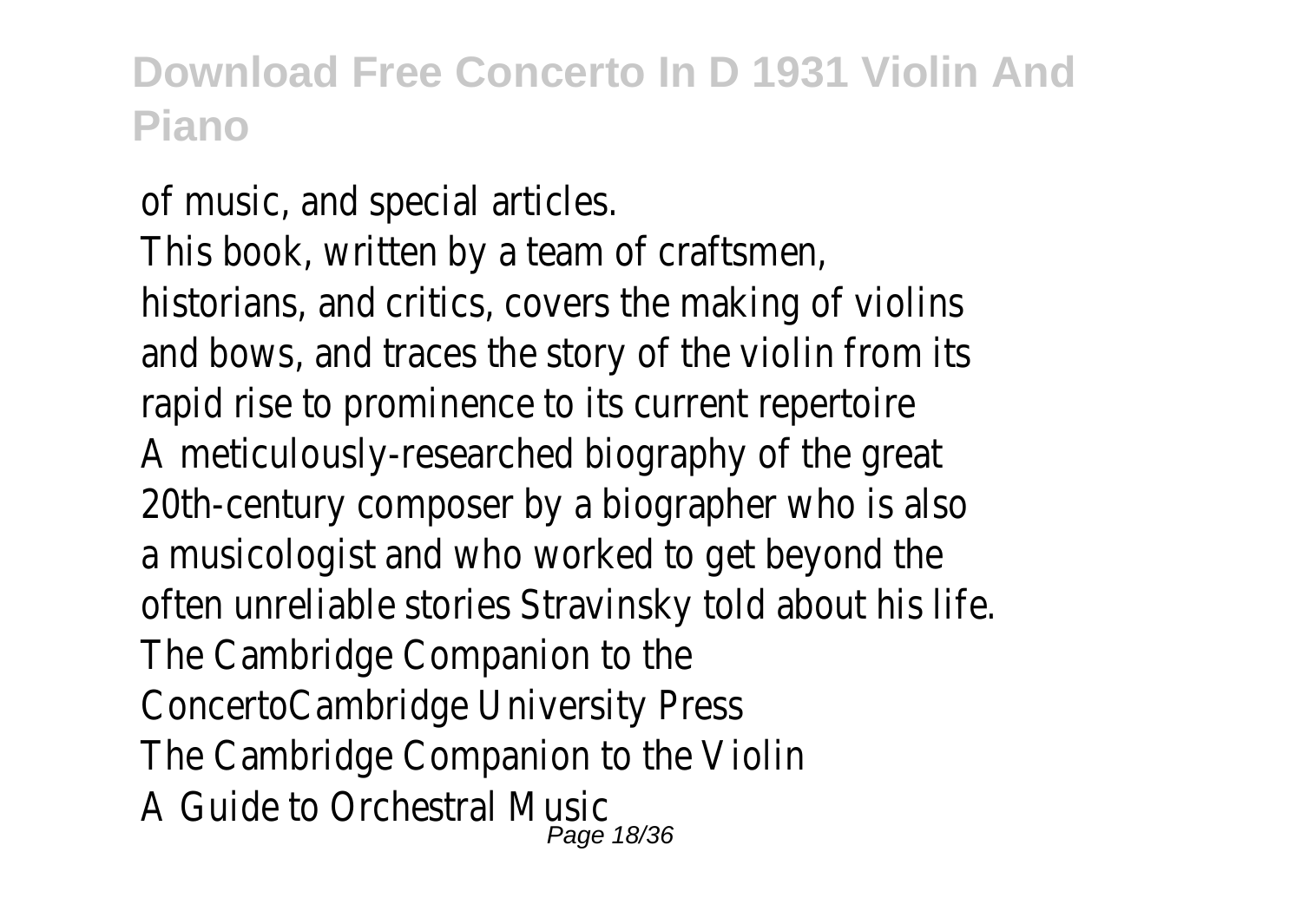**Stravinsky** Encyclopedia of Concert Music The Cambridge Companion to the Concerto The Cambridge Companion to Stravinsky **Provides new perspectives on the violin's beloved concert repertoire, its diverse roles in indigenous musical traditions on four continents, and its metaphorical presence in visual arts and literature.**

**On March 10, 1948, world-renowned composer and pianist Ernst von Dohnányi**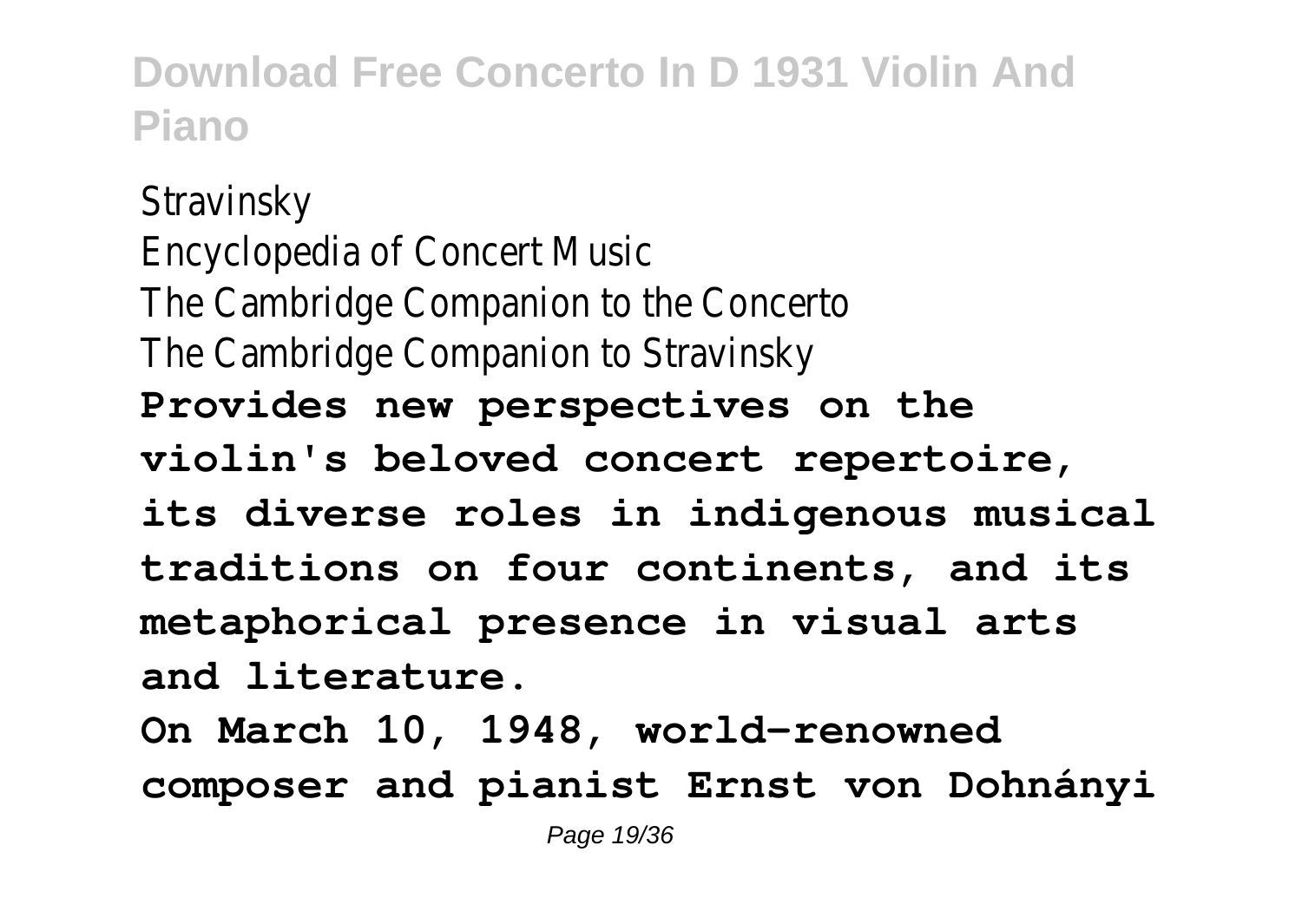**(1877?1960) embarked for the United States, leaving Europe for good. Only a few years earlier, the seventy-year-old Hungarian had been a triumphant, internationally admired musician and leading figure in Hungarian musical life. Fleeing a political smear campaign that sought to implicate him in intellectual collaboration with fascism, he reached American shores without a job or a home. A Wayfaring Stranger presents the final period in** Page 20/36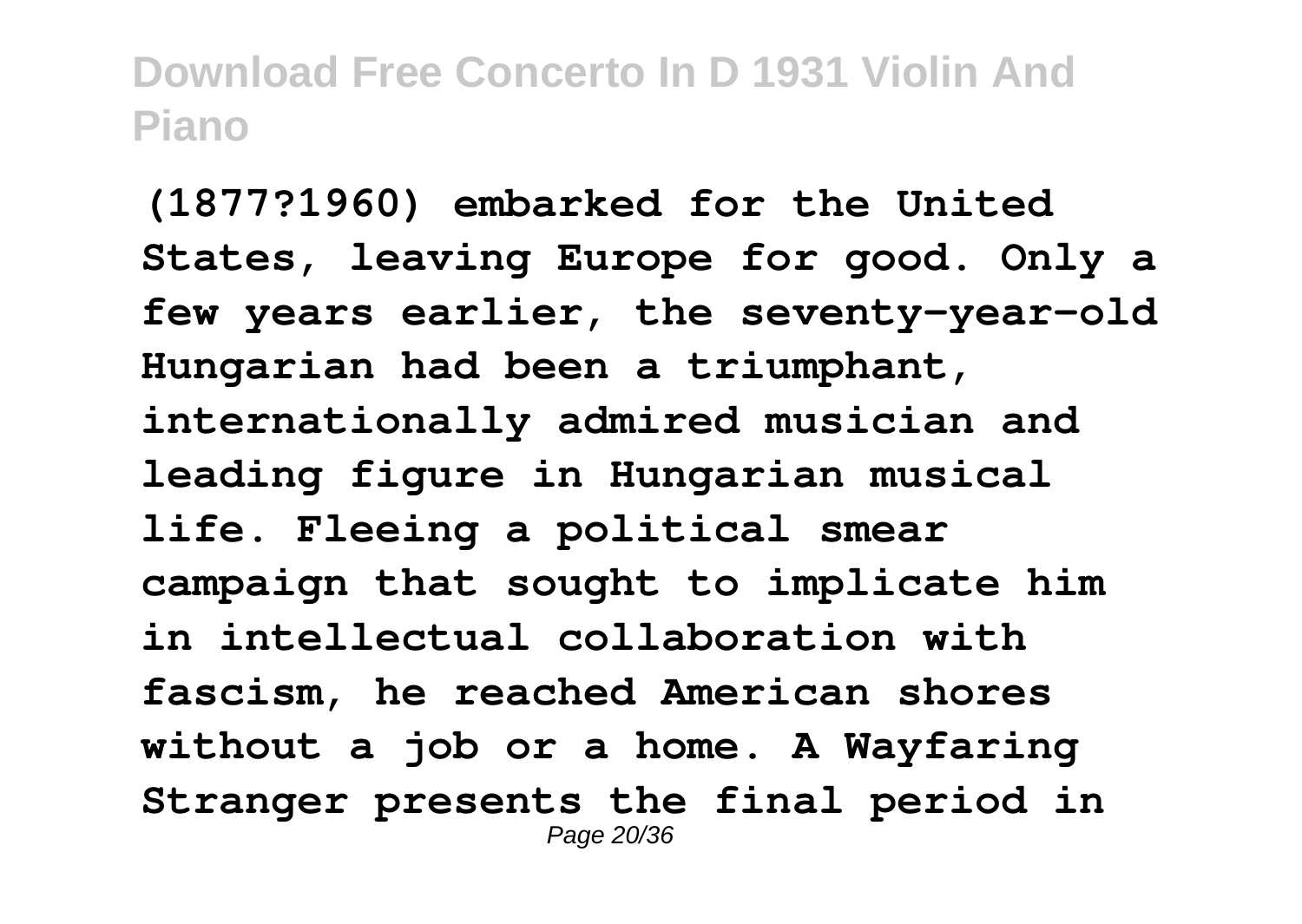**Dohnányi's exceptional career and uses a range of previously unavailable material to reexamine commonly held beliefs about the musician and his unique oeuvre. Offering insights into his life as a teacher, pianist, and composer, the book also considers the difficulties of émigré life, the political charges made against him, and the compositional and aesthetic dilemmas faced by a conservative artist. To this rich biographical** Page 21/36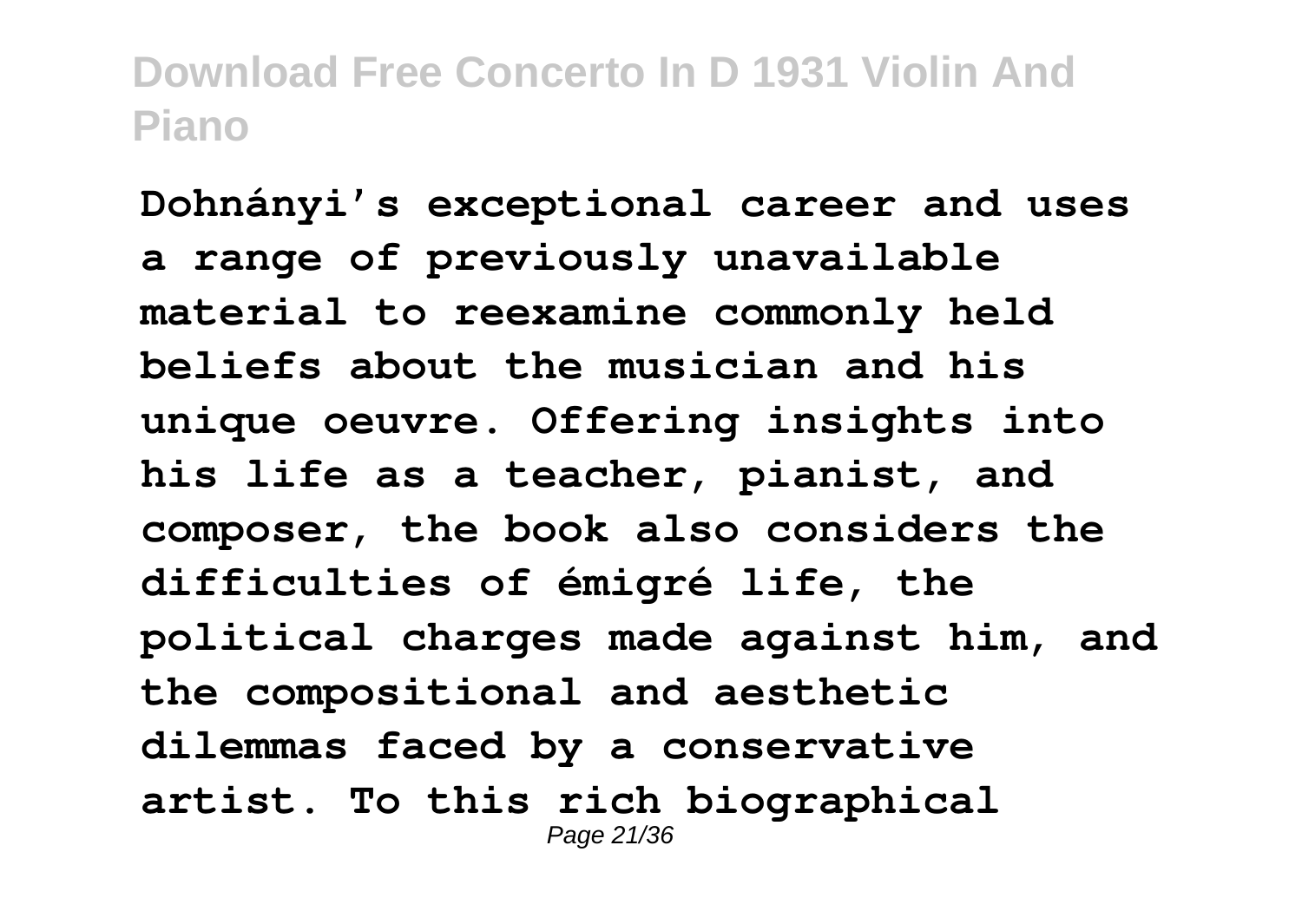**account, Veronika Kusz adds an in-depth examination of Dohnányi's late works—in most cases the first analyses to appear in musicological literature. This corrective history provides neverbefore-seen photographs of the musician's life in the United States and skillfully illustrates Dohnányi's impact on European and American music and the culture of the time. Enth. S.1 - 29: The violin and bow origins and development / John Dilworth** Page 22/36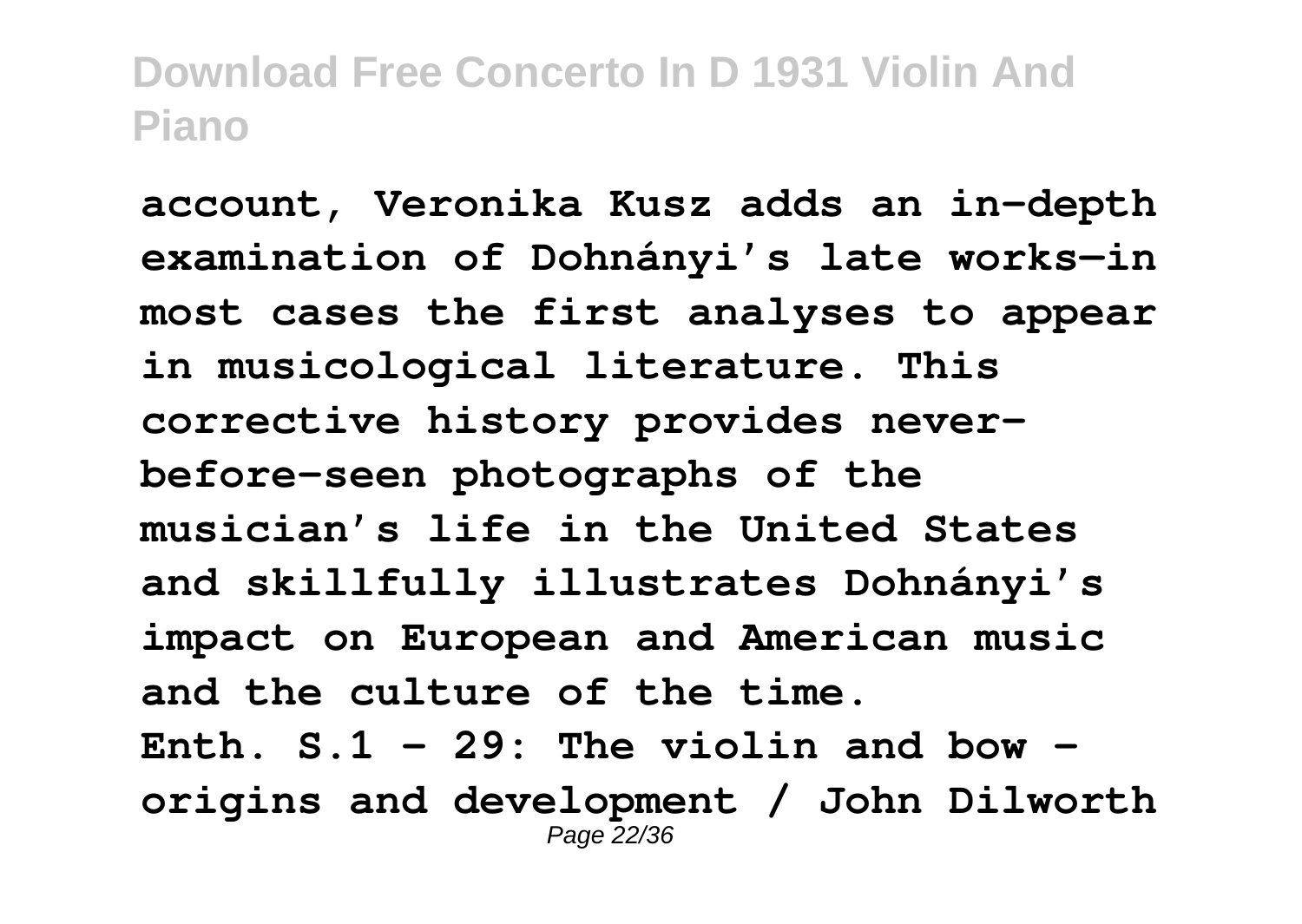**The Hutchinson Concise Dictionary of Music, in 7,500 entries, retains the breadth of coverage, clarity, and accessibility of the highly acclaimed Hutchinson Encyclopedia of Music, from which it is derived. Transatlantic Tours and Domestic Excursions from Wartime Los Angeles (1925-1945) Maud Powell, Marie Hall, and Alma Moodie: A Gendered Re-Evaluation A History of the Concerto** Page 23/36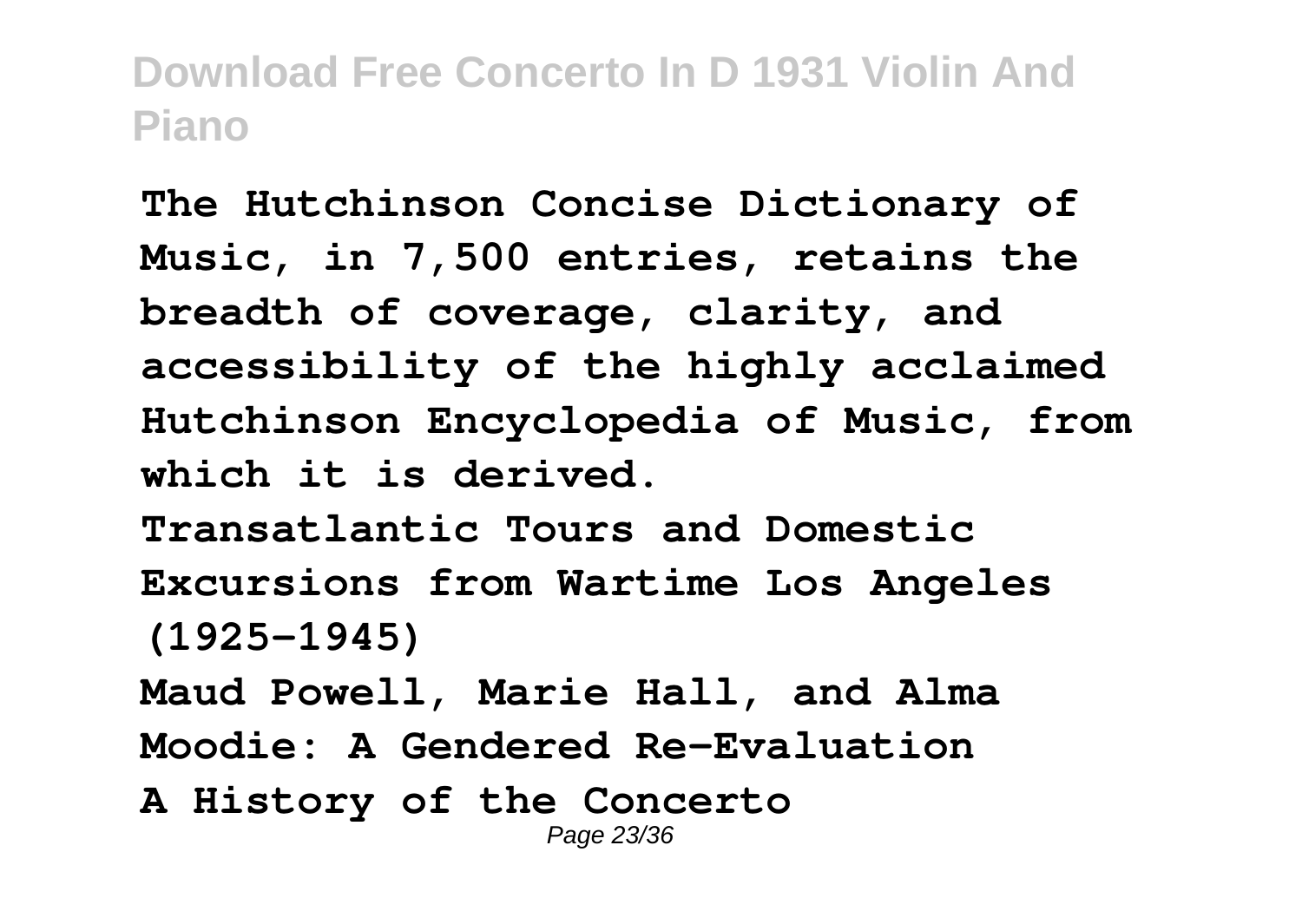**A Cumulative Author List Representing Library of Congress Printed Cards and Titles Reported by Other American Libraries Music, Books on Music, and Sound**

**Recordings**

**The Lasalle Quartet**

Building on the insights of the first volume on Music and Gesture (Gritten and King, Ashgate 2006), the rationale for this sequel volume is twofold: first, to clarify the way in which the subject is continuing to take shape by highlighting both central and developing Page 24/36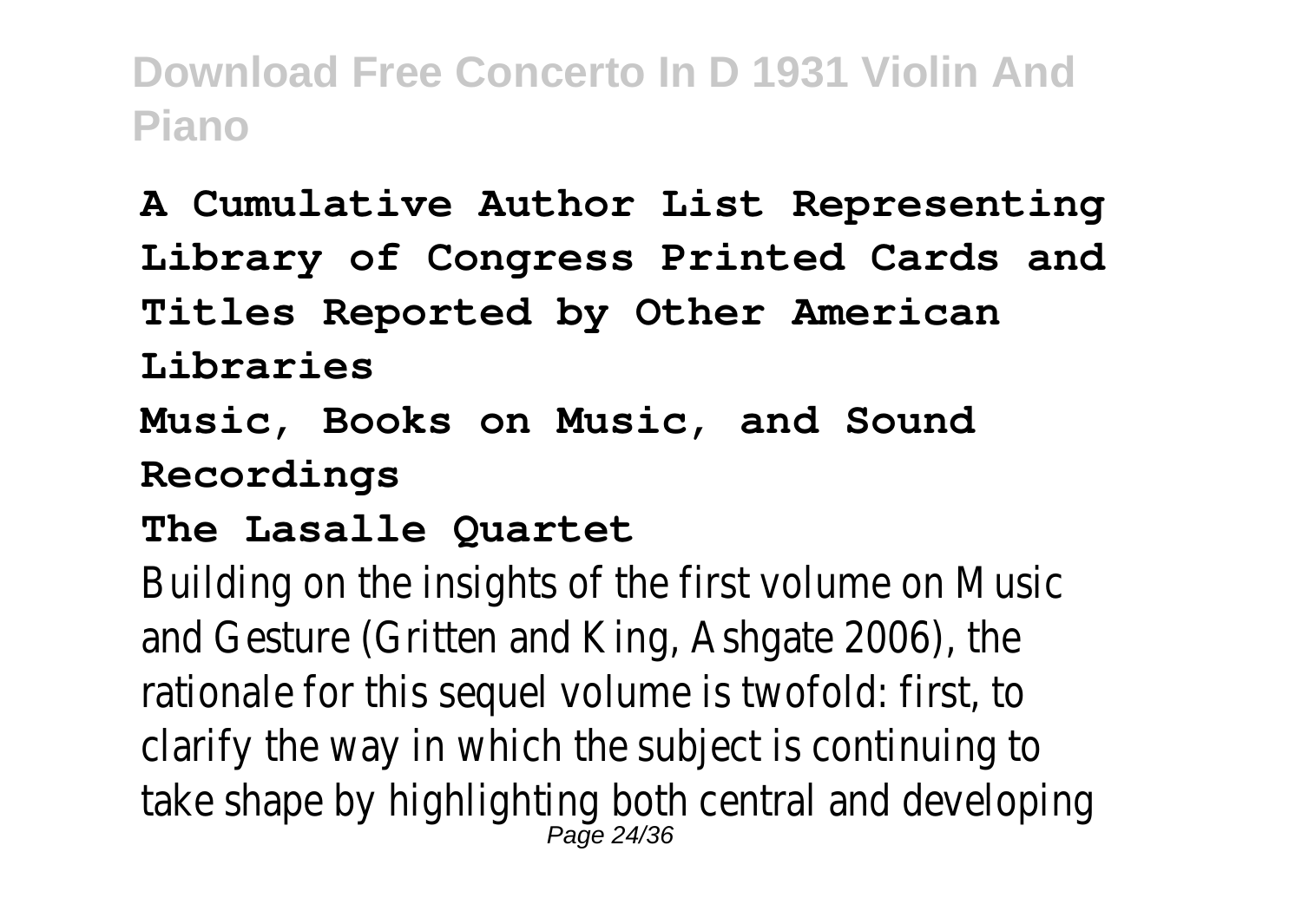trends, as well as popular and less frequent areas of investigation; second, to provide alternative and complementary insights into the particular areas of the subject articulated in the first volume. The thirteen chapters are structured in a broad narrative trajectory moving from theory to practice, embracing Western and non-Western practices, real and virtual gestures, live and recorded performances, physical and acoustic gestures, visual and auditory perception, among other themes of topical interest. The main areas of enquiry include psychobiology; perception and cognition; philosophy and semiotics; conducting; ensemble work Page 25/36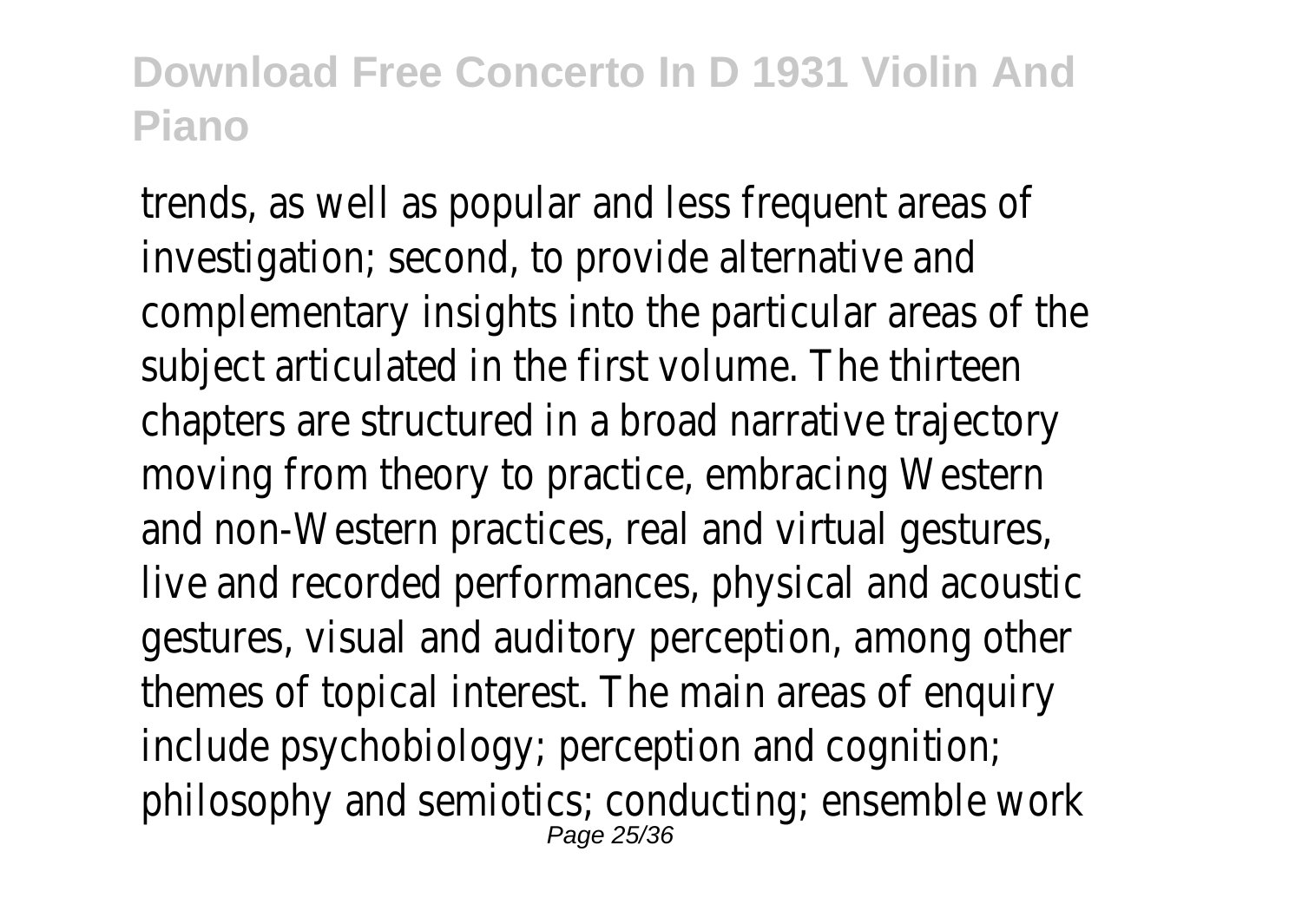and solo piano playing. The volume is intended to promote and stimulate further research in Musical Gesture Studies.

Tatjana Goldberg reveals the extent to which gender and socially constructed identity influenced female violinists' 'separate but unequal' status in a great male-dominated virtuoso lineage by focussing on the few that stood out: the American Maud Powell (1867–1920), Australian-born Alma Moodie (1898–1943), and the British Marie Hall (1884–1956). Despite breaking down traditional gender-based patriarchal social and cultural norms, becoming Page 26/36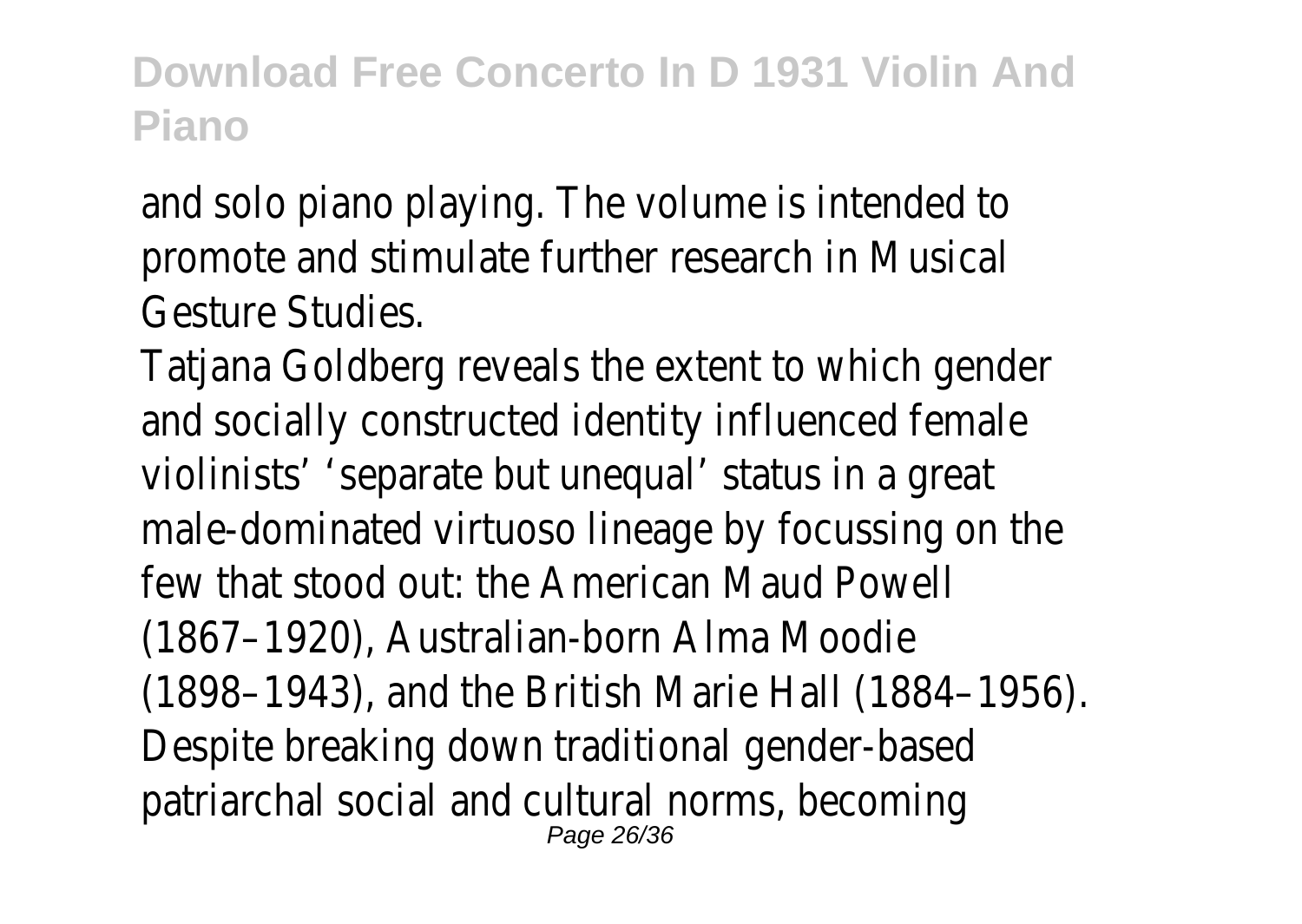celebrated soloists, and greatly contributing towards violin works and the early recording industry (Powell and Hall), they received little historical recognition. Goldberg provides a more complete picture of their artistic achievements and the impact they had on audiences.

Kirill Kondrashin: His Life in Music presents a full biography of the artist, from his humble background and early conducting experience at age 17, through his 20 years in Leningrad and at the Bolshoi Theatre; from his breaking with the Bolshoi and the expanded symphonic career that followed, through his defection Page 27/36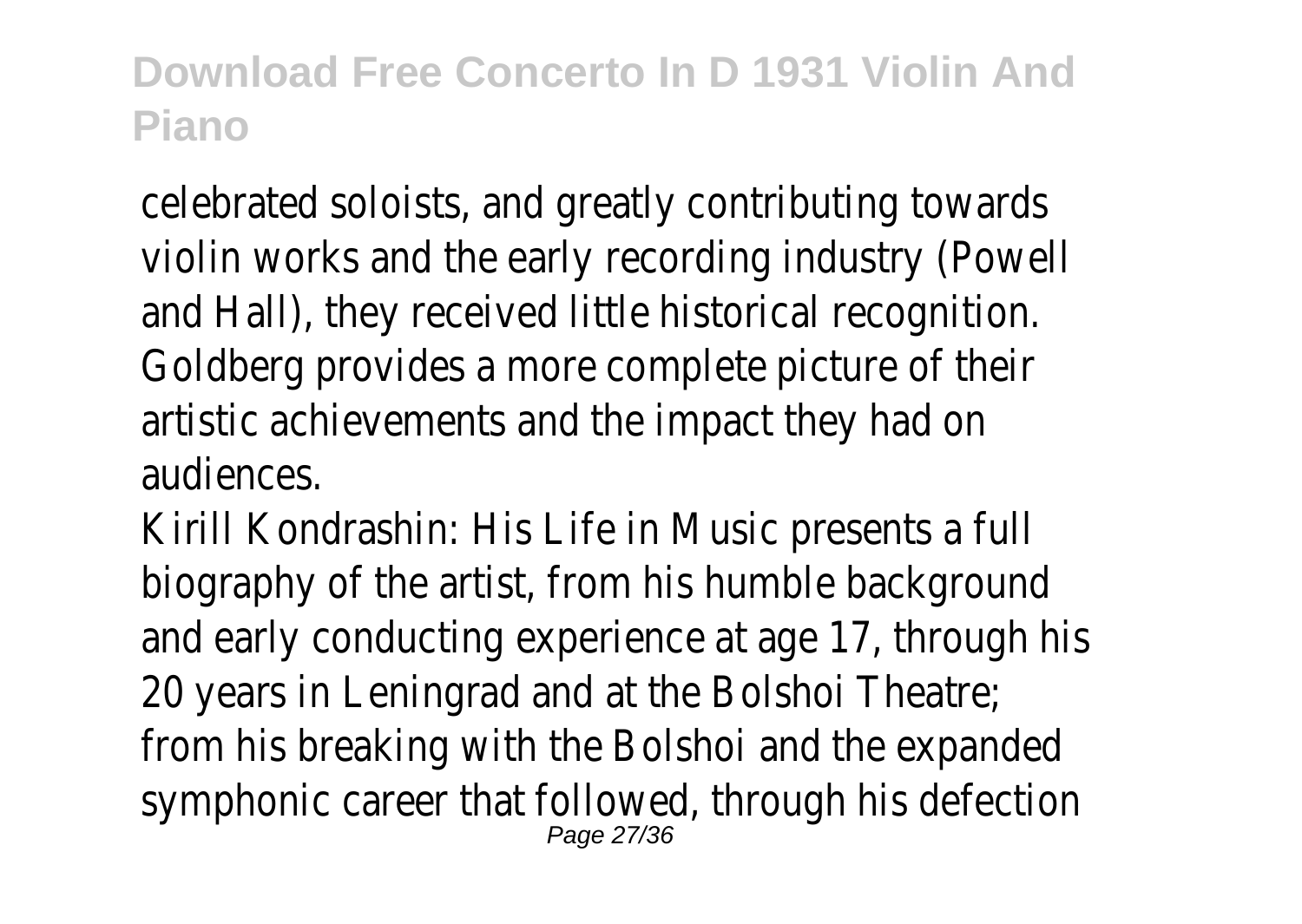in 1978 and his unexpected death of a heart attack in 1981. Twenty photos are included, as well as a full discography, bibliography, and index. No musical genre has had a more chequered critical history than the concerto and yet simultaneously retained as consistently prominent a place in the affections of the concert-going public. This volume, one of very few to deal with the genre in its entirety, assumes a broad remit, setting the concerto in its musical and non-musical contexts, examining the concertos that have made important contributions to musical culture, and looking at performance-related Page 28/36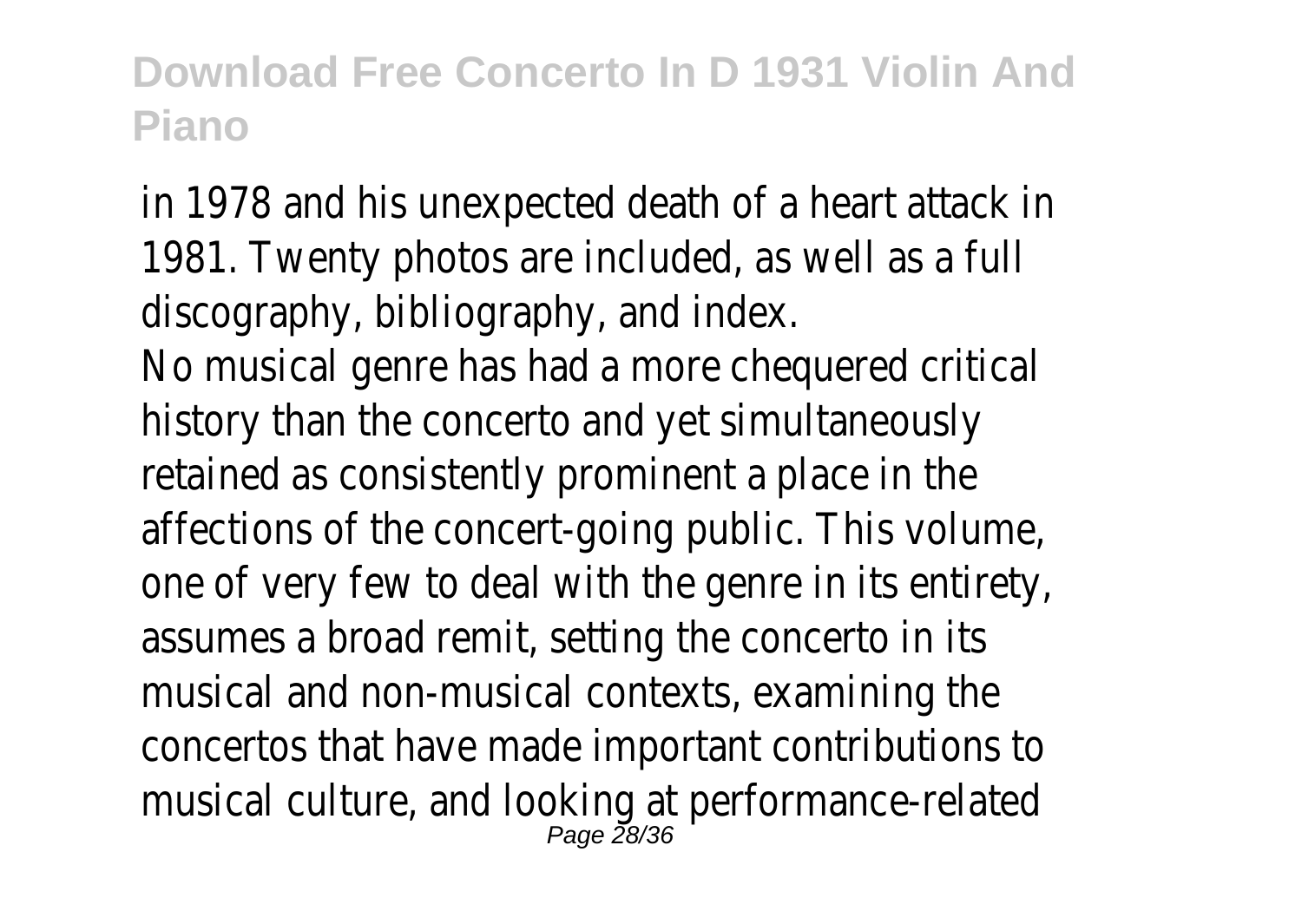topics. A picture emerges of a genre in a continual state of change, re-inventing itself in the process of growth and development and regularly challenging its performers and listeners to broaden the horizons of their musical experience.

- A Wayfaring Stranger
- The Concerto
- Programs

Gramophone Compact Disc Digital Audio Guide and

- **Catalogue**
- The Violin
- The Resonance of a Small Voice Page 29/36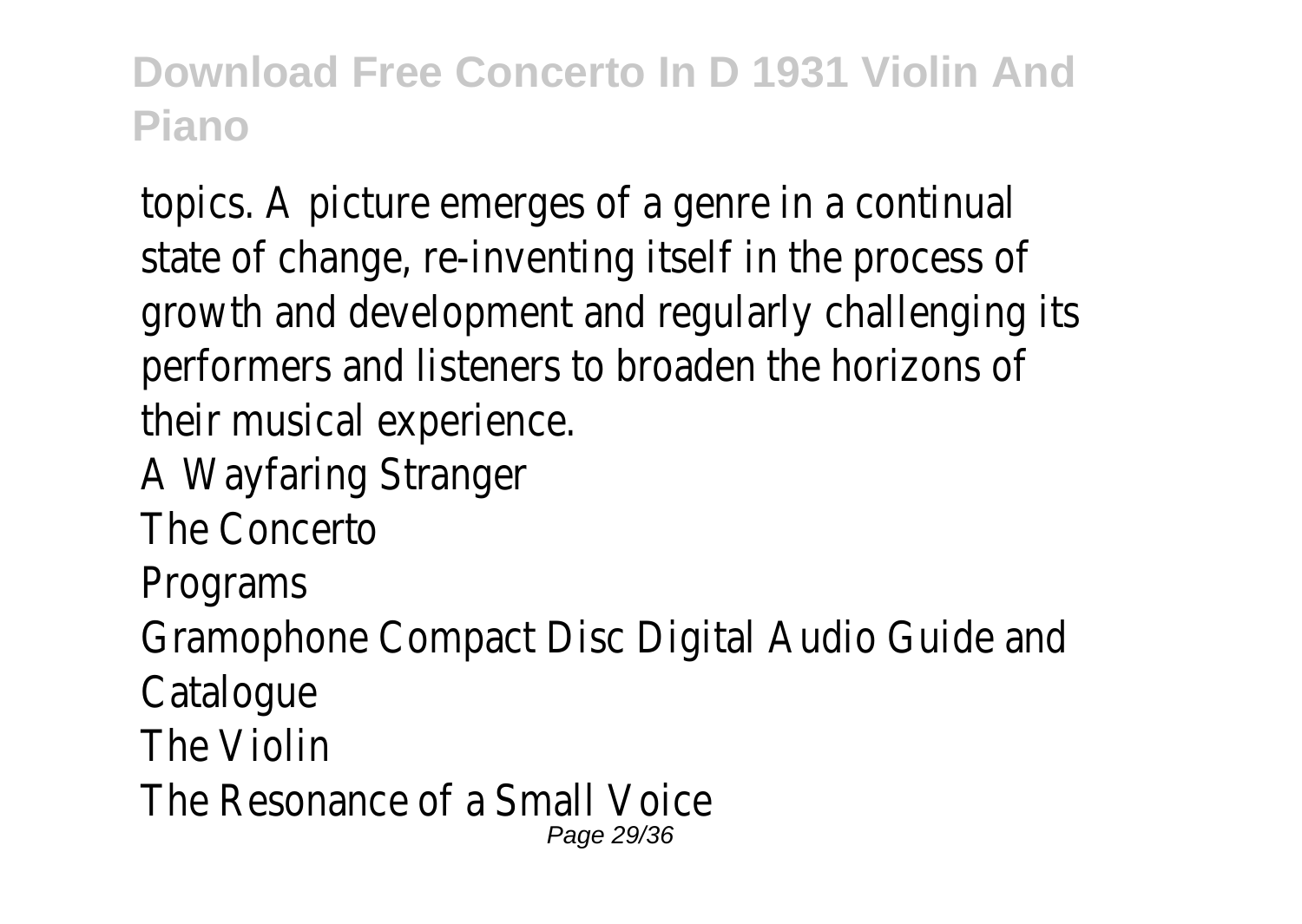**His fascinating exploration takes you inside the rich music and colorful lives of the world's greatest classical composers. From Bach to Stravinsky and beyond, you will learn how the unique life stories of these gifted composers are reflected in the musical masterpieces that we enjoy to this day. Designed as an introductory book on classical music, this comprehensive collection presents biographical snapshots of the major composers in the context of distinct historical and stylistic periods and in relation to their notable contemporaries. Special attention is given to recognizing their prominent musical works. The book delineates the many forms of instrumental and vocal music; and it explores the "basics" of** Page 30/36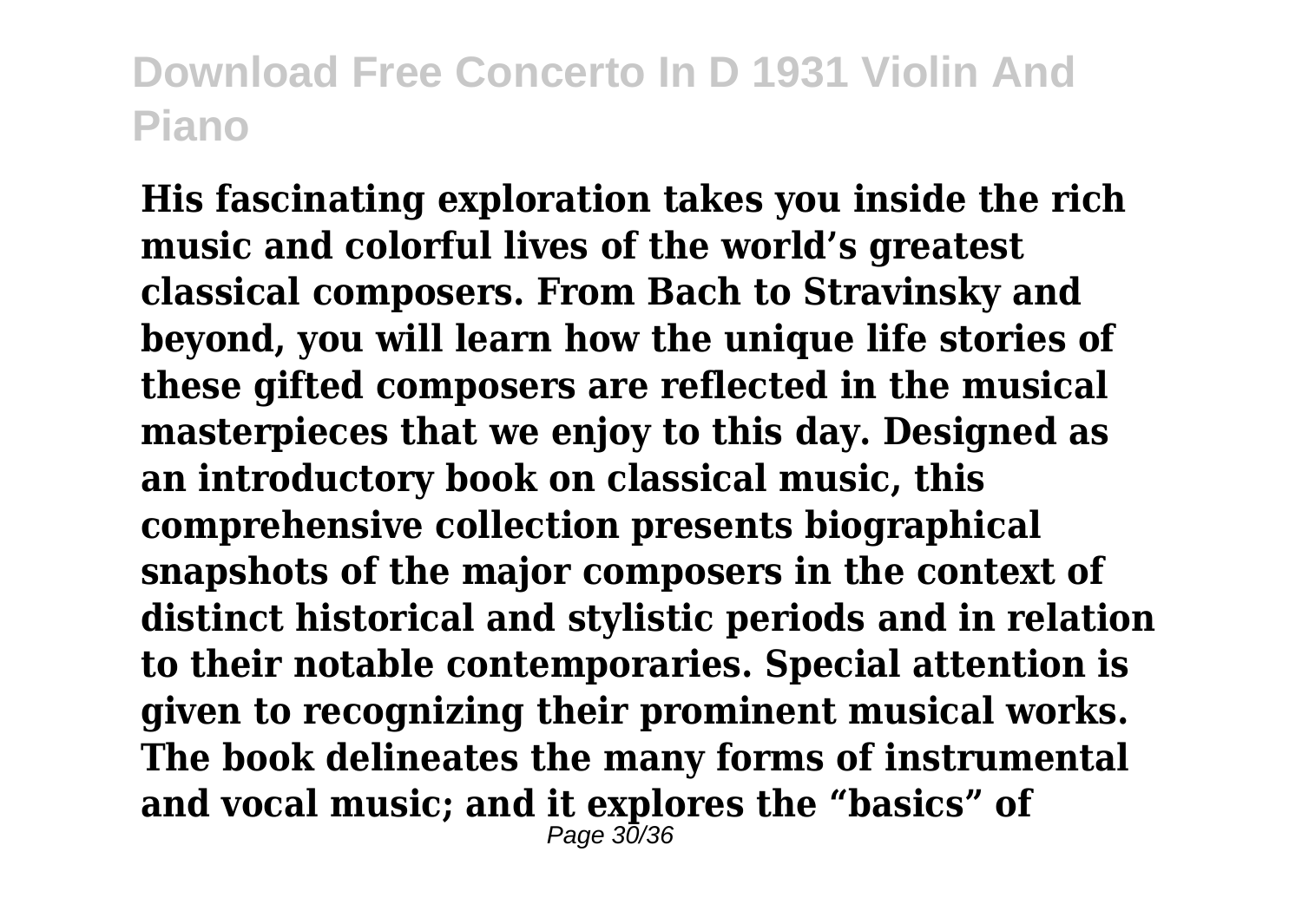**tonality, musical structure, performance criteria, the orchestra and its instruments, orchestration, chamber music, and the cataloguing of musical works. As well, the newcomer to classical music will find advice on building a musical library. This book is an excellent source of information about classical music in a unique and entertaining format. It will help lay the foundation for a lifelong love of classical music, through the great musical heritage of these fine composers.**

**An accessible yet comprehensive guide for the radio listener, record collector, and occasional concertgoer describes more than seven hundred musical pieces and their composers, proceeding chronologically** Page 31/36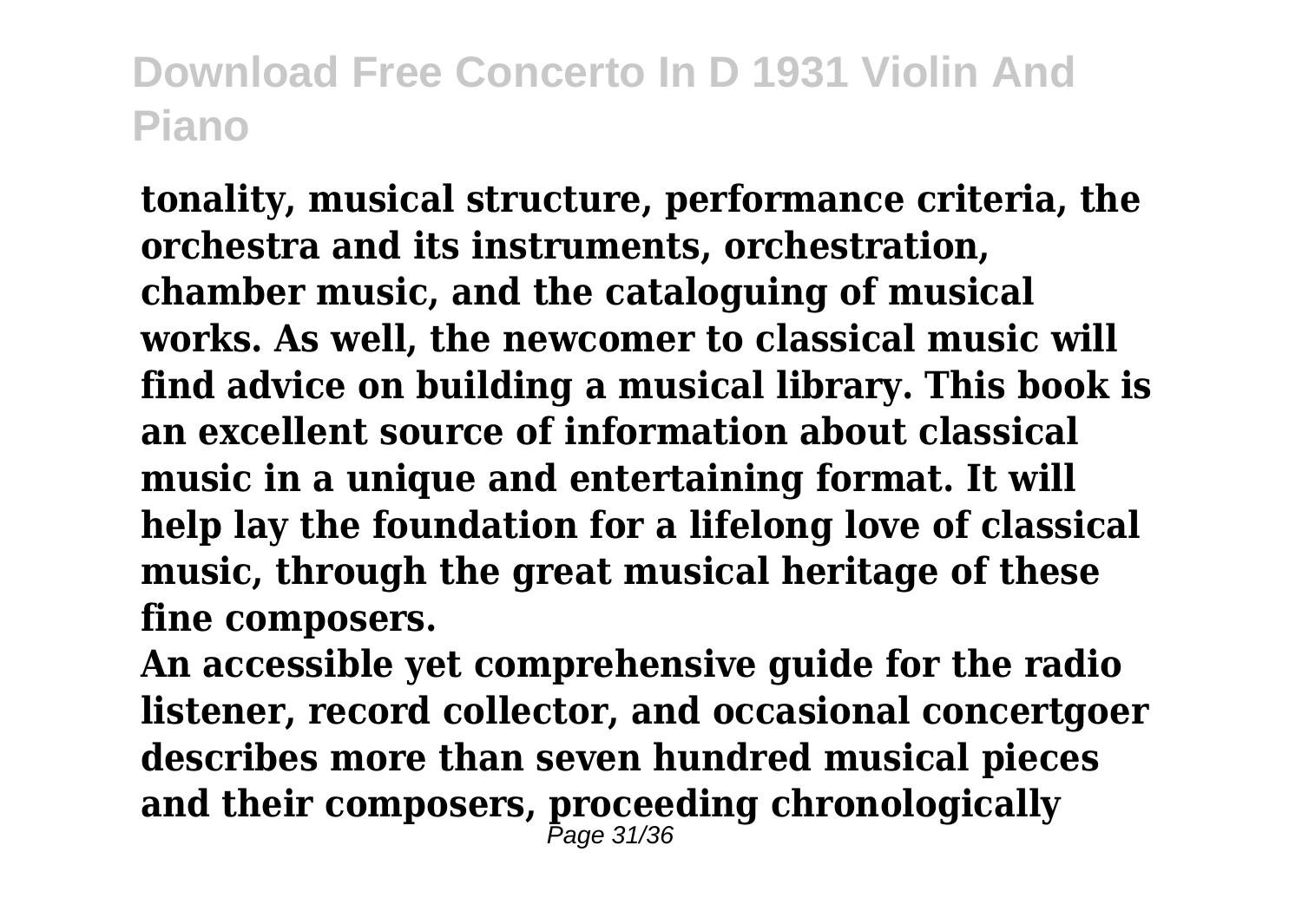#### **from Vivaldi to Hans Werner Henze Contains a wide range of essays reflecting the breadth of Stravinsky's musical achievement. "The Facts On File Dictionary of Music provides indepth explanations and examples of more than 3 A Comprehensive Encyclopedia A Research and Information Guide Stravinsky's Piano Stravinsky, the Composer and His Works New Perspectives on Music and Gesture National Union Catalog**

*This guide to the concerto consists of four parts corresponding to the major periods of music-baroque, classical, romantic and 20th centurythrough which the concerto evolved. Within these sections, attention is* Page 32/36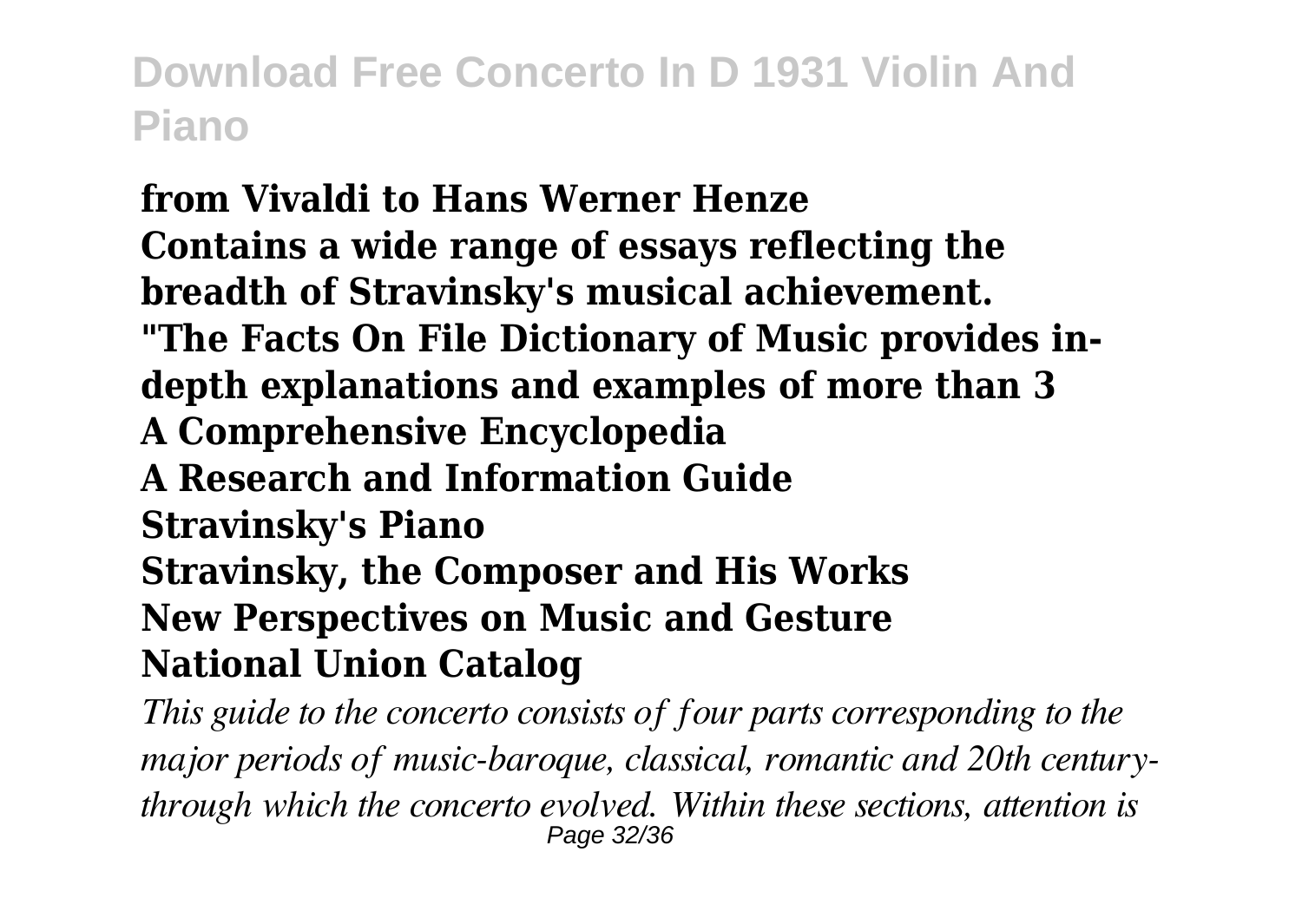*given to geographical regions where different approaches to concerto style are found.*

*Twelve-tone and serial music were dominant forms of composition following World War II and remained so at least through the mid-1970s. In 1961, Ann Phillips Basart published the pioneering bibliographic work in the field.*

*The definitive study of the LaSalle Quartet, for forty years the premier exponent of 'the new music' for string quartet. A History of Twentieth-Century Music in a Theoretic-Analytical Context is an integrated account of the genres and concepts of twentieth-century art music, organized topically according to aesthetic, stylistic, technical, and geographic categories, and set within the larger political, social, economic, and cultural framework. While the organization is topical, it is historical within that framework. Musical* Page 33/36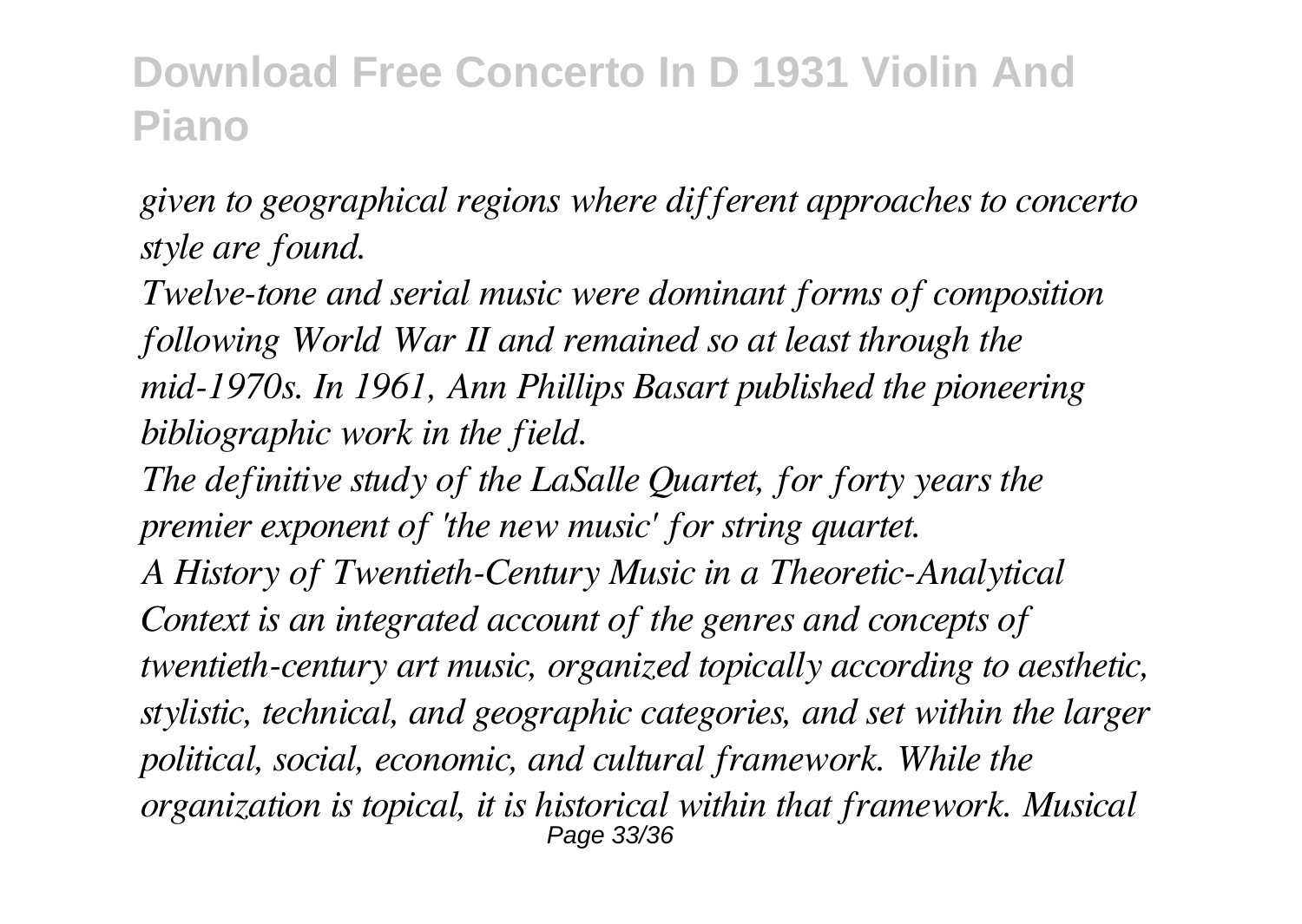*issues interwoven with political, cultural, and social conditions have had a significant impact on the course of twentieth-century musical tendencies and styles. The goal of this book is to provide a theoreticanalytical basis that will appeal to those instructors who want to incorporate into student learning an analysis of the musical works that have reflected cultural influences on the major musical phenomena of the twentieth century. Focusing on the wide variety of theoretical issues spawned by twentieth-century music, A History of Twentieth-Century Music in a Theoretic-Analytical Context reflects the theoretical/analytical essence of musical structure and design. Genesis of a Musical Language Music and phonorecords A Creative Spring: Russia and France, 1882-1934 Stravinsky the Music-maker* Page 34/36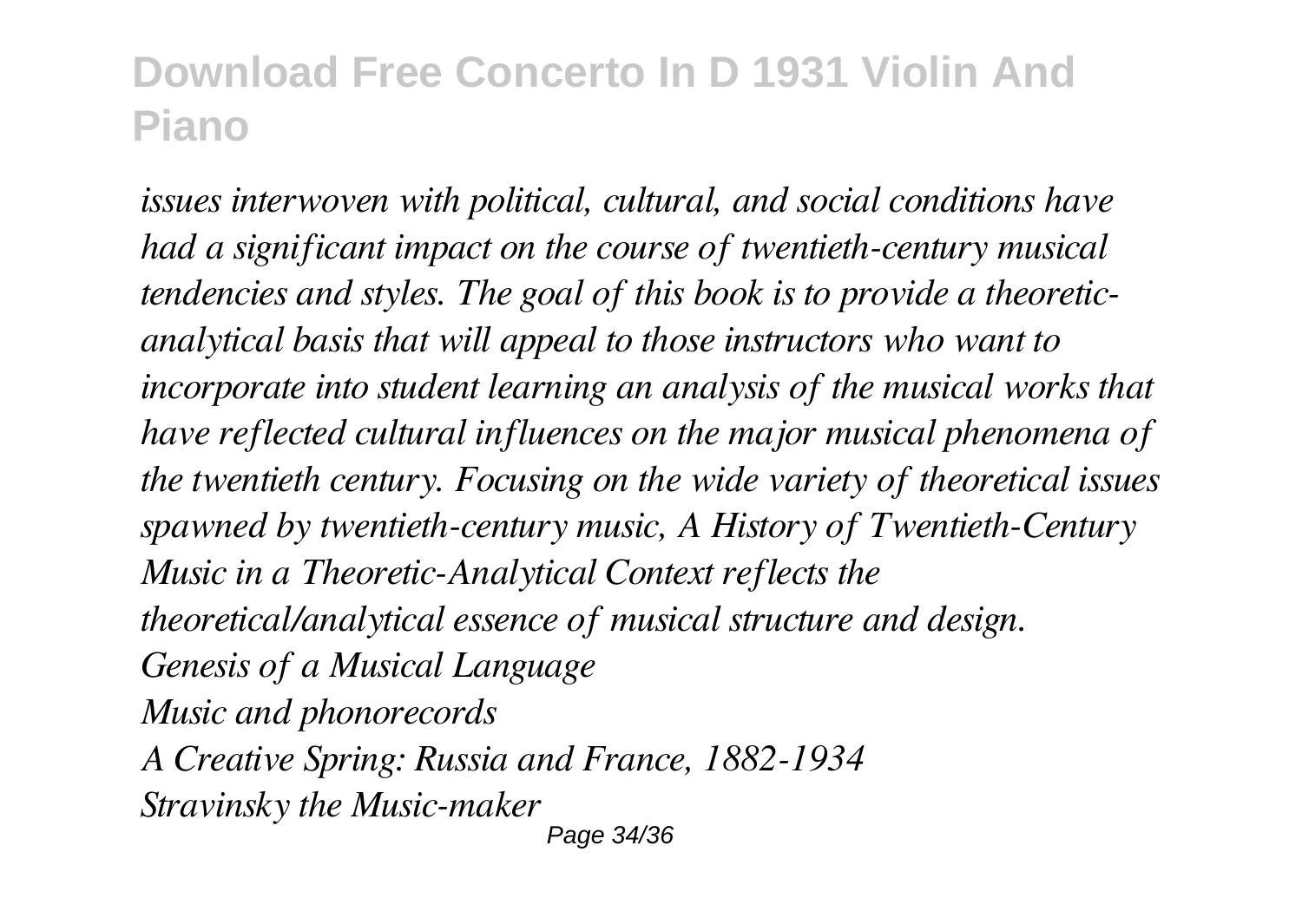*Experiencing the Violin Concerto A Listener's Companion An unprecedented exploration of Stravinsky's use of the piano as the genesis of all his music - Russian, neoclassical and serial. Maurice Ravel: A Research and Information Guide is an annotated bibliography concerning both the nature of primary sources related to the composer and the scope and significance of the secondary sources which deal with him, his compositions, and his influence as a* Page 35/36